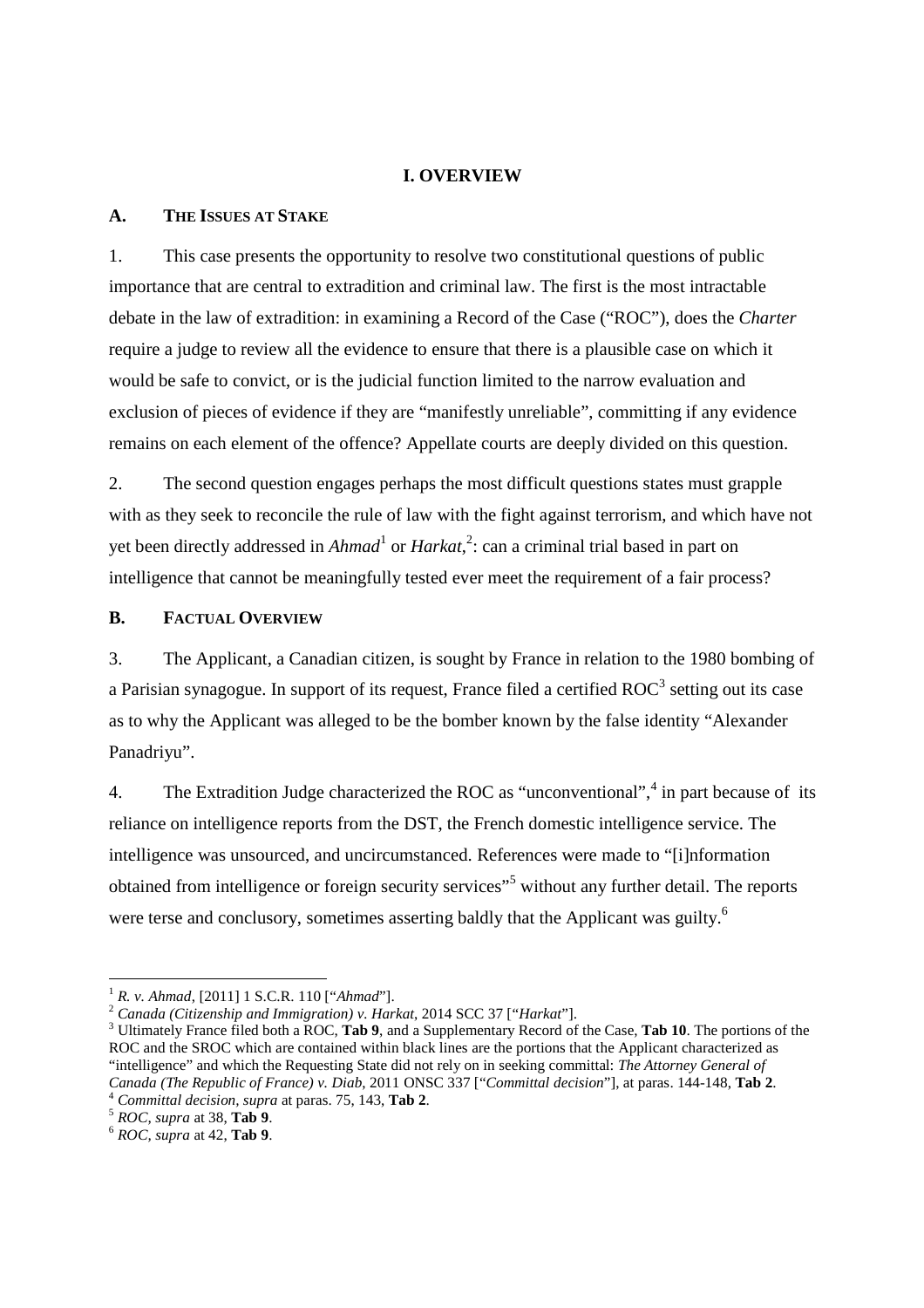5. The intelligence claims relied upon by France were also contradictory: for example initially France told Canadian authorities that their intelligence sources indicated that the persons responsible for the bombing entered France using their real passports, and then used false identity papers once inside the country.<sup>7</sup> Later, the French indicated that the intelligence was the opposite: the bombers had entered France using false passports.<sup>8</sup> This changed intelligence better fit an inculpatory view of Dr. Diab's passport, which bore no entry or exit stamps to or from France.

6. The Applicant objected to the use of intelligence in the ROC on the basis that the lack of information about where it came from or how it was acquired rendered it untestable. Prior to any ruling by the Extradition Judge, the Requesting State disavowed reliance on all of the intelligence portions of the ROC. $9$  However, the intelligence remains in the French investigative file, and would form part of the case against the Applicant in a French trial.<sup>10</sup> The record in these proceedings also demonstrates that not only would the Applicant not be able to look behind the bald assertions from the intelligence, neither could the DST or even the French judges.<sup>11</sup>

7. In the absence of the intelligence, committal ultimately turned on one expert opinion that purported to link the Applicant to writing from Panadriyu: a false signature on a police statement<sup>12</sup> and five printed words on a card from the hotel where Panadriyu stayed prior to the bombing.<sup>13</sup>

8. The Requesting State initially filed reports by Mme. Marganne and Mme. Barbe-Prot, both of whom concluded that the Applicant was the author of the questioned writing.<sup>14</sup> France disavowed these reports when the Applicant adduced evidence from four of "the world's leading

<sup>12</sup> Copy of Police Statement bearing false signature of "Alexander Panadriyu", **Tab 17** (the Panadriyu signature is to the right of the page).

<sup>&</sup>lt;u>.</u> 7 International Letters Rogatory, dated January 7, 2008 ["*Letters Rogatory*"], at para. 13, **Tab 11**.

<sup>8</sup> *ROC, supra* at 49, **Tab 9**.

<sup>9</sup> *Committal decision, supra* at paras. 144-148, **Tab 2**.

<sup>10</sup> *Reasons for Surrender by the Minister of Justice*, dated April 5, 2012 ["*Surrender decision*"], at 14, **Tab 4**.

<sup>&</sup>lt;sup>11</sup> UK Home Office, *Terrorist Investigations and the French Examining Magistrate System* (London: HMSO, 2007) (excerpt), **Tab 12**; *Letters Rogatory, supra* at para. 13, **Tab 11**; Jacqueline Hodgson, *The Investigation and Prosecution of Terrorist Suspects in France – An Independent Review Commissioned by the Home Office* (2006), at

<sup>42-43,</sup> **Tab 13**; Human Rights Watch, *Preempting Justice: Counterterrorism Laws and Procedures in France* (2008), at 39-40, **Tab 14**; Human Rights Watch, *No Questions Asked: Intelligence Cooperation with Countries that Torture* (2010), at 48-49, **Tab 15**; Stéphane Bonifassi, *The Use of Intelligence in Criminal Cases, and More Specifically in Terrorist Cases* (2011), at 3, **Tab 16**.

<sup>13</sup> Copy of Card from the Hotel Celtic filled out by "Alexander Panadriyu", **Tab 18**.

<sup>14</sup> *Committal decision, supra* at para. 84, **Tab 2**.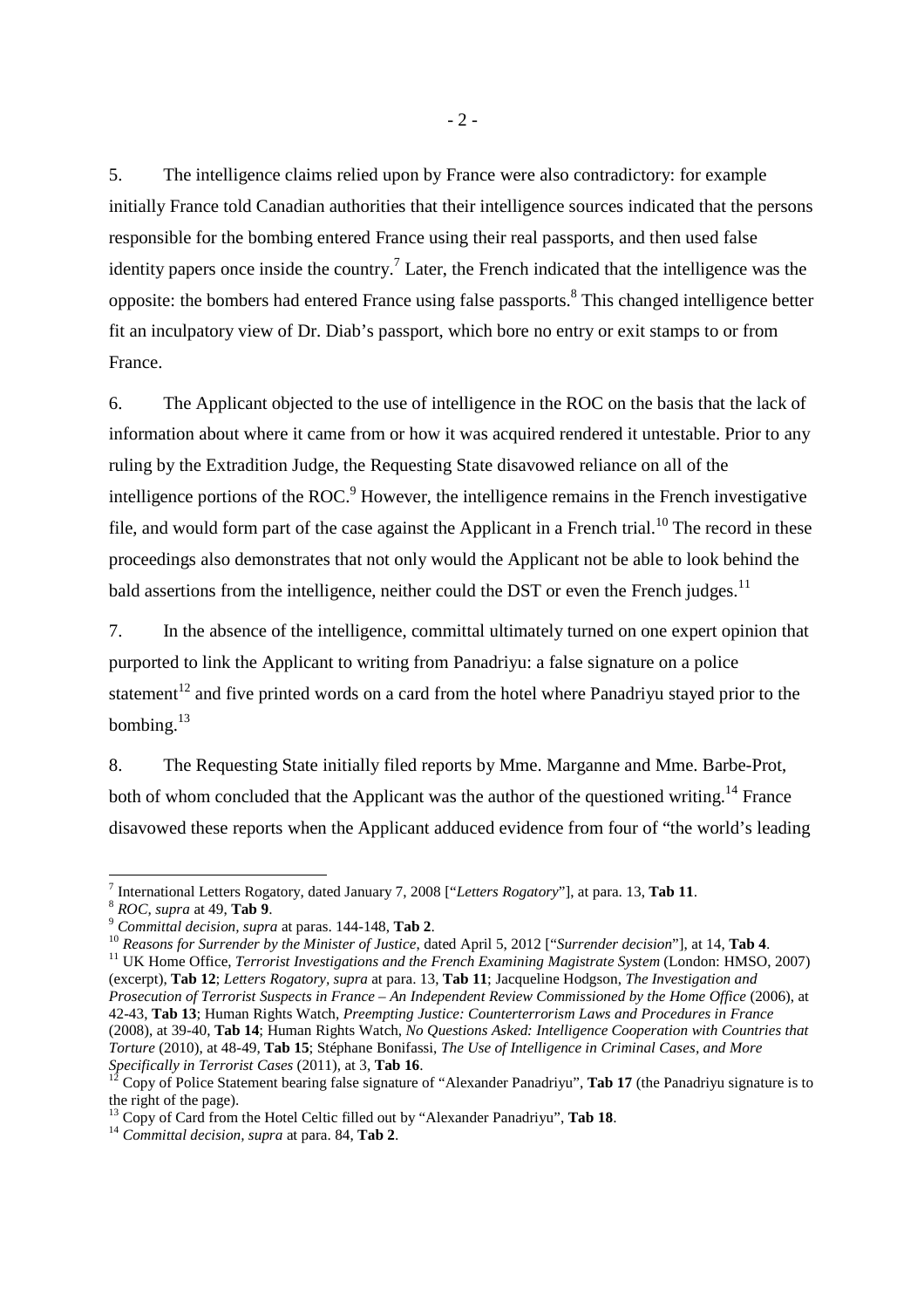experts in the field of handwriting analysis" showing that many of the comparison samples "matched" to the hotel card were not authored by the Applicant, but rather by his former wife.<sup>15</sup>

9. Many months later the Requesting State filed a new report by Mme. Bisotti.<sup>16</sup> Bisotti opined that there was a "strong presumption" that the Applicant authored the five words printed on the hotel card; a "weak presumption" that he authored a date written on the card; and a "presumption" that he authored the false signature on the police report. $17$ 

10. In response, the Applicant introduced evidence ("the rebuttal evidence") from three of the same experts that reviewed the Marganne and Barbe-Prot reports: Brian Lindblom, John Paul Osborne and Robert Radley.<sup>18</sup> Each conducted a technical review of the Bisotti Report, which examined whether she adopted a methodology that was capable of yielding reliable results. Their unanimous, unequivocal conclusion was that she had not. In their respective views, Mme. Bisotti violated nearly every core tenet of forensic document examination methodology, with the result that her opinion was "patently" and "wholly" unreliable, and "fatally flawed."<sup>19</sup> In the course of submissions, the Extradition Judge asked counsel for the Attorney General "What do I do with the evidence about methodology, that the methodology is flawed and that it doesn't meet with any standards known in the industry?" The Respondent convinced him that he could do little.<sup>20</sup>

11. During the course of submissions the Extradition Judge expressed doubt that he would allow the Bisotti opinion to go to a Canadian jury: "I don't know that I'd let this particular opinion go in front of a jury. It gets tested under Mohan/Abbey".<sup>21</sup> The Attorney General's response was that *Mohan*/*Abbey* had no role to play whatsoever in extradition cases, either in evaluating manifest unreliability or ultimate sufficiency.<sup>22</sup> The Attorney General went so far as to describe the Bisotti report as being clothed in a "bulletproof vest" that rendered expert evidence showing a total lack of methodological reliability to be completely irrelevant:

<sup>15</sup> *Committal decision, supra* at paras. 85-87, **Tab 2**; *France v. Diab*, 2014 ONCA 374, 120 O.R. (3d) 174 ["*Appeal decision*"], at paras. 46-49, **Tab 6**.

<sup>16</sup> *Report of Anne Bisotti*, **Tab 19**.

<sup>17</sup> *Committal decision, supra* at paras. 90-91, **Tab 2**.

<sup>&</sup>lt;sup>18</sup> The fourth expert, Dan Purdy, was unavailable to provide an opinion when the Bisotti Report was introduced, and so could not be retained again.

<sup>&</sup>lt;sup>19</sup> See generally *Committal decision, supra* at paras. 93, 110, **Tab 2**. Note however, that the technical reviews were extensive and detailed, and that the committal judge cited only a limited number of the comments from the Applicant's experts.

<sup>20</sup> Transcript of Proceedings (Submissions), February 11, 2011, p. 51 ll. 12-20, **Tab 22**.

<sup>21</sup> Transcript of Proceedings (Submissions), December 2, 2010, p. 2449 ll. 6-26, **Tab 21**.

<sup>22</sup> Transcript of Proceedings (Submissions), February 11, 2011, p. 154 l. 16 – p. 157 l. 9, p. 183 ll. 13-28, **Tab 22**.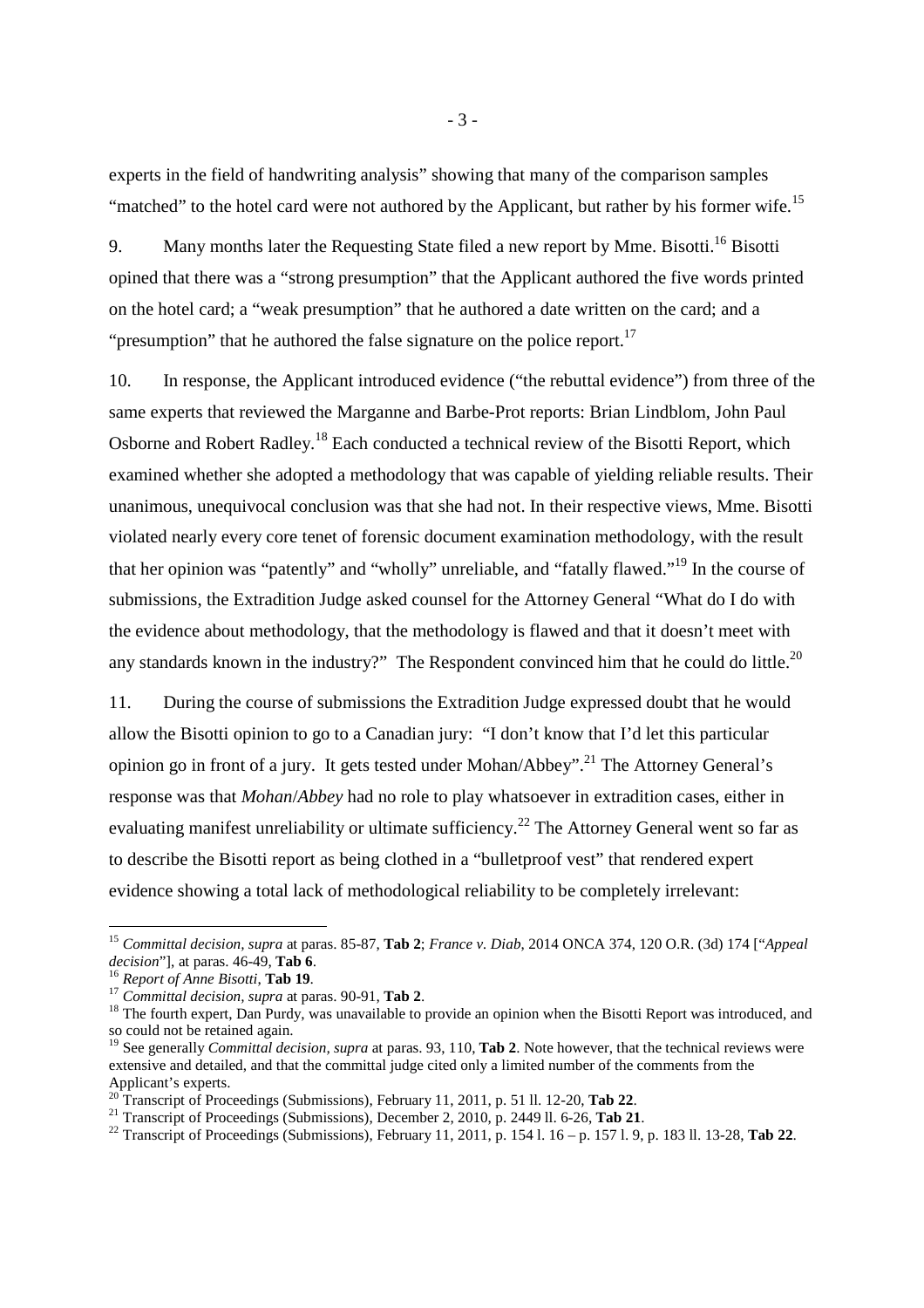Extradition law and procedure does create a bulletproof vest around committal evidence to the extent that evidence adduced by a person sought which seeks to impugn the presumptive threshold reliability of this evidence takes the form of competing evidence supporting of competing inferences because the extradition judge simply cannot venture down that road.<sup>23</sup>

The Extradition Judge was ultimately swayed by these submissions.

12. The Extradition Judge found the Applicant's rebuttal evidence to be "convincing" and "logical".<sup>24</sup> In light of this evidence, he found that the Bisotti Report was "based on some questionable methods and on an analysis that seems very problematic<sup>"25</sup> and that it was "convoluted, very confusing, with conclusions that are suspect."<sup>26</sup> He found it to be "highly" susceptible to criticism and impeachment"<sup>27</sup> and that the rebuttal evidence had "largely served to substantially undermine the French report".<sup>28</sup> Notwithstanding these findings, the Extradition judge committed the Applicant on the basis of this report.

13. Due to the urging of the Attorney General and his own reading of jurisprudence from the Court of Appeal for Ontario, the Extradition Judge concluded that he was not permitted to entertain the rebuttal evidence as part of his sufficiency analysis. He accepted the Attorney General's argument that the evidence going to whether Mme. Bisotti had used a valid methodology in reaching her opinion did not go to the threshold question of "manifest unreliability" but rather merely offered competing inferences. To consider methodology evidence would, in his view, improperly be applying Canadian standards of admissibility to the certified opinion.<sup>29</sup> Evidence of invalid methodology was irrelevant to an assessment of "manifest unreliability" because, once an expert opinion was included in a ROC, threshold reliability "is a bridge that has already been crossed".<sup>30</sup>

14. With respect to the question of whether Bisotti had used a valid methodology, the Extradition Judge's only finding was that, while he found the Applicant's experts' description of proper methodology to be "convincing" and "the logical approach", he speculated that their

<sup>23</sup> Transcript of Proceedings (Submissions), February 11, 2011, p. 170, ll. 23-32, **Tab 22**

<sup>24</sup> *Committal decision, supra* at para. 112, **Tab 2**.

<sup>25</sup> *Committal decision, supra* at para. 118, **Tab 2**.

<sup>26</sup> *Committal decision, supra* at para. 121, **Tab 2**.

<sup>27</sup> *Committal decision, supra* at para. 190, **Tab 2**.

<sup>28</sup> *Committal decision, supra* at para. 120, **Tab 2**.

<sup>29</sup> *Committal decision, supra* at paras. 94-101, **Tab 2**.

<sup>30</sup> *Ruling Re Application to Exclude Evidence*, February 18, 2011 ["*Oral Ruling*"], at paras. 9-10, **Tab 23**.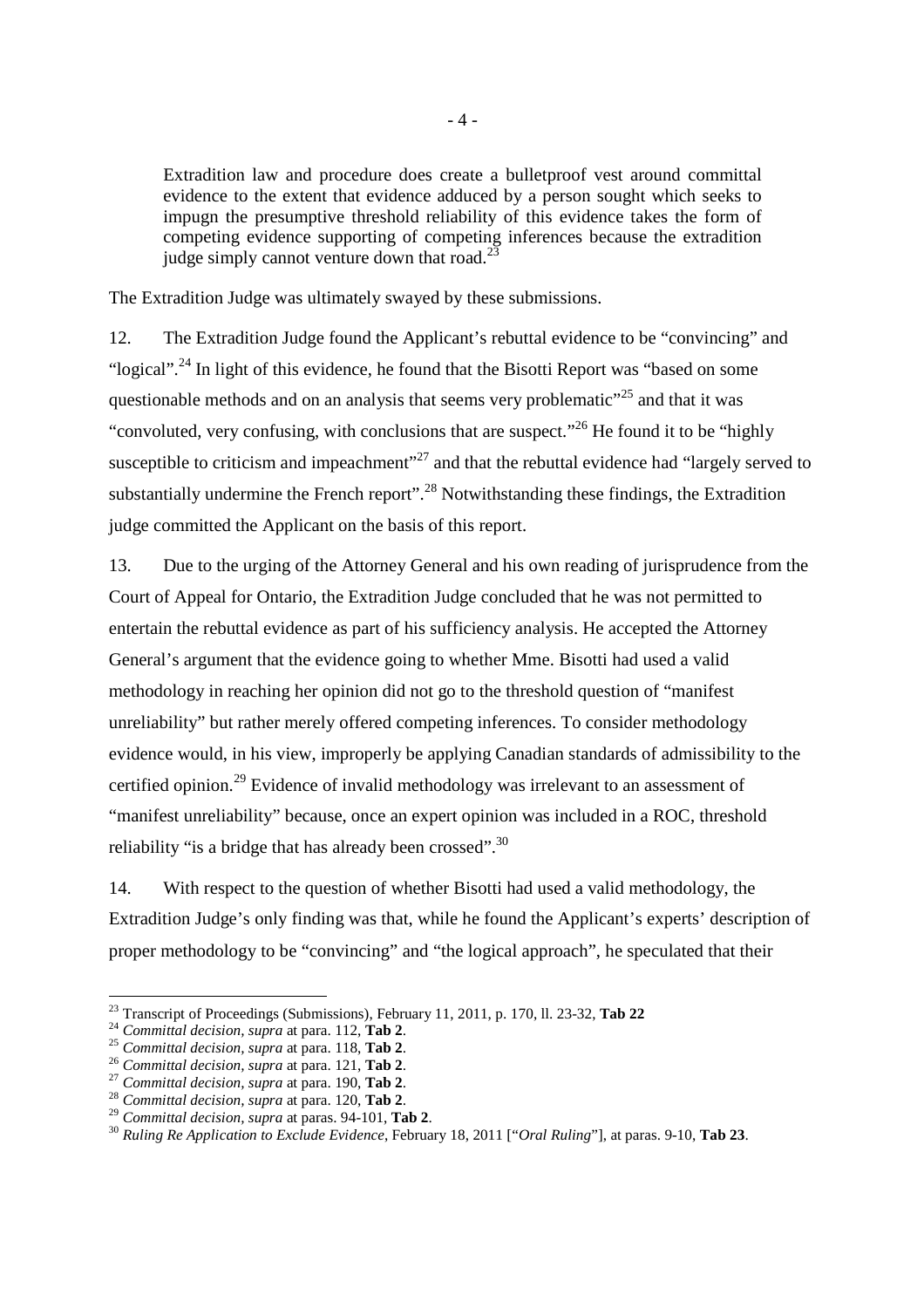criticism of Bisotti might be because French document examiners used a different methodology unknown to them.<sup>31</sup> He said this notwithstanding that the Bisotti Report itself claimed to have followed "ENFHEX" methodology. The only evidence before the Extradition Judge was that ENFHEX methodology was the same as that used by all legitimate document examiners.<sup>32</sup>

15. In response to this speculation, the Applicant retained Professor Pierre Margot and Dr. Raymond Marquis, both of the University of Lausanne. These experts were familiar with document examination in France, and confirmed that there was no special French methodology, that the Bisotti report violated ENFHEX, and that as a consequence her opinion was unreliable.<sup>33</sup> Their report was not available to the Extradition Judge when he rendered his final decision; he denied the Applicant's adjournment request to obtain this report, as in his view, it could not affect his ruling.<sup>34</sup> The report was before the Minister of Justice when considering surrender.

16. On the ultimate question of committal, the Applicant urged the Extradition Judge to follow the *Graham* decision of the B.C. Court of Appeal, which mandated a review of the whole of the evidence presented at the extradition hearing to determine whether a conviction based upon it would be unreasonable or unsafe. Although the Extradition Judge felt that this approach had merit, he felt bound to follow a more restrictive test described by the Ontario Court of Appeal, which limited his task to determining whether, for each essential element of the offence, there was any evidence in the ROC that was not "manifestly unreliable".<sup>35</sup>

17. In light of his conclusion that he was not permitted to weigh the rebuttal evidence in assessing the Bisotti Report's methodology and its threshold reliability, and his speculation about a distinct French method, the Extradition Judge ordered the Applicant committed.

18. The Court of Appeal for Ontario disagreed with the Extradition Judge's core finding about the scope of permissible review of the Bisotti Report and the rebuttal evidence, yet nevertheless concluded that he had applied the correct test. While the Extradition Judge felt that the Court of Appeal's earlier decision in *Anderson* prohibited him from engaging in weighing

<sup>31</sup> *Committal decision, supra* at paras. 111-112, **Tab 2**; *Oral Ruling, supra* at para. 14, **Tab 23**.

<sup>32</sup> See *Committal decision, supra* at paras. 91, 93, **Tab 2**; Transcript of Proceedings (Brian Lindbloom), December 17, 2010, p. 1663 l. 7 – p. 1668 l. 27, **Tab 20**; ENFHEX, "Appendix 3 – Overview Procedure for Handwriting Comparisons", **Tab 25**.

<sup>33</sup> *Appeal decision, supra* at paras. 82-83, **Tab 6**.

<sup>34</sup> *Ruling re Diab Application for Adjournment*, May 26, 2011, **Tab 24**.

<sup>35</sup> *Committal Decision, supra* at paras. 133-139, **Tab 2**.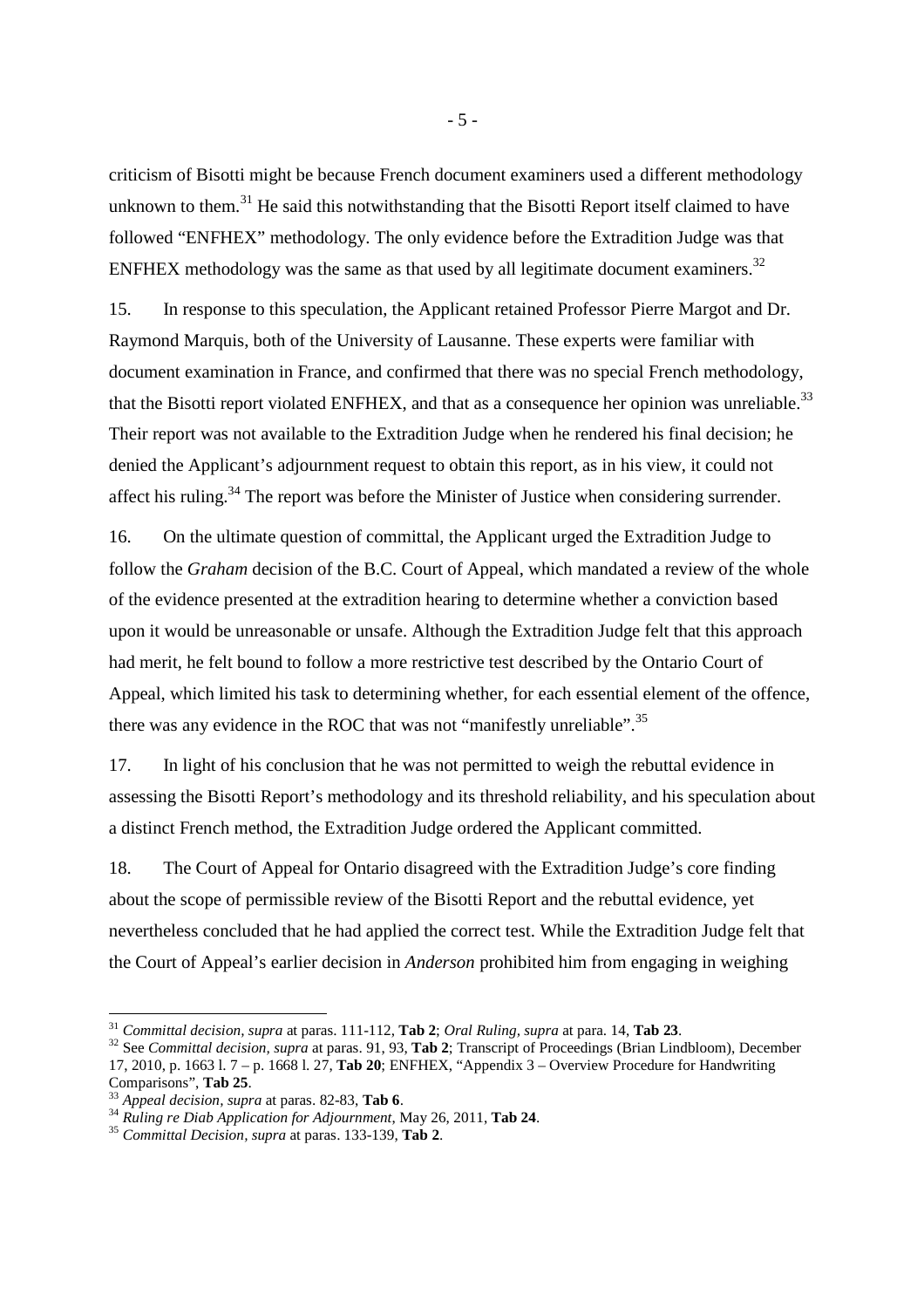competing inferences that arose between the various expert opinions, the Court of Appeal held that *Anderson* should not be read as precluding this.<sup>36</sup>

19. The Extradition Judge held that he could not utilize decisions such as *Mohan*<sup>37</sup> and *Abbey*<sup>38</sup> or observations from the *Goudge Inquiry*<sup>39</sup> in assessing the Bisotti Report, as this would impermissibly impose Canadian standards of admissibility onto the requesting state's case.<sup>40</sup> The Court of Appeal agreed that *Mohan* and *Abbey* were not the "test" to determine whether expert evidence in a ROC bore threshold reliability, but did suggest that the principles from those cases might "assist" the inquiry into whether expert evidence was "manifestly unreliable."<sup>41</sup>

20. The Extradition Judge indicated what, in his view, would be necessary in order to make a finding of manifest unreliability:

If the only available conclusion derived from the ROC and the evidence from the three experts presented on behalf of the person sought was that the French expert was biased, unqualified, *and* used improper methodology *in every respect*, then a finding of manifest unreliability *would be possible*. 42

The Court of Appeal found this too demanding a standard, but concluded that the Extradition Judge did not actually apply this test, but rather used a different, appropriate one.<sup>43</sup>

21. Following the committal decision, the Applicant made extensive submissions to the Minister of Justice, largely focused on whether surrender would violate s. 7 of the *Charter* or otherwise be unjust or oppressive. His core submission was that it would violate the principles of fundamental justice to surrender a person to be tried criminally on the basis of unsourced and uncircumstanced intelligence that was impenetrable to any meaningful review.

22. The Minister rejected these submissions. Conceding that the use of such materials would render a Canadian criminal trial unfair, he stated that he relied on assurances provided by the French that their system would provide the Applicant with a fair hearing.<sup>44</sup>

<sup>36</sup> Compare *Committal decision, supra* at paras. 103, 191, **Tab 2** with *Appeal decision, supra* at para. 117, **Tab 6**. <sup>37</sup> *R. v. Mohan*, [1994] 2 S.C.R. 9.

<sup>38</sup> *R. v. Abbey* (2009), 246 C.C.C. (3d) 301 (Ont. C.A.).

<sup>&</sup>lt;sup>39</sup> The Honourable Stephen T. Goudge, Commissioner, *Report of the Inquiry into Pediatric Forensic Pathology in Ontario* (Toronto, 2008).

<sup>40</sup> *Committal decision, supra* at paras. 99-101, **Tab 2**.

<sup>41</sup> *Appeal decision, supra* at paras. 102-107, **Tab 6**.

<sup>42</sup> *Committal decision, supra* at para. 124 [Emphasis added], **Tab 2**.

<sup>43</sup> *Appeal decision, supra* at paras. 121-126, **Tab 6**.

<sup>44</sup> *Surrender decision, supra* at 16-18, **Tab 4**.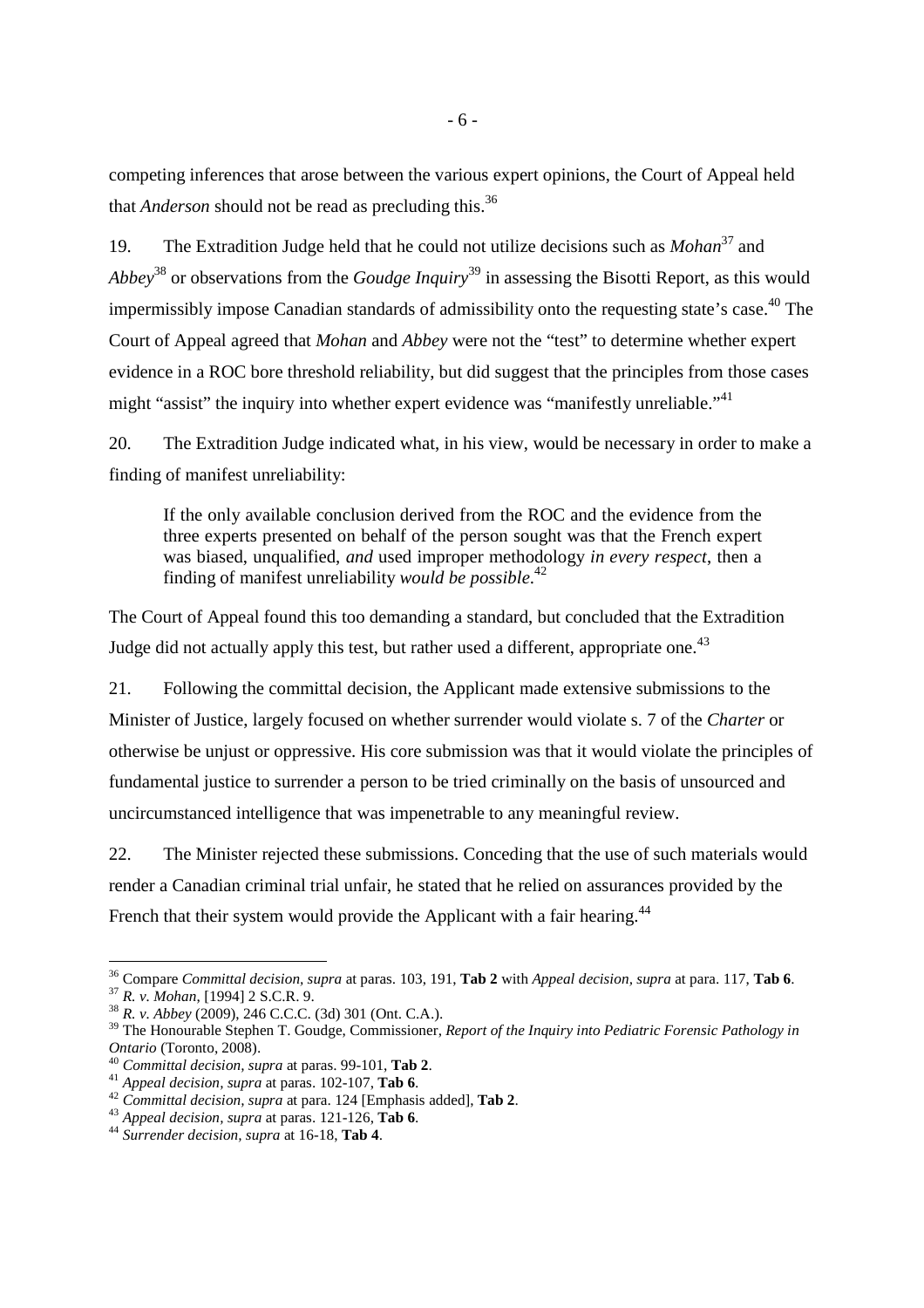23. On Appeal, the Court recognized the troubling issues inherent with using intelligence as evidence, accepting that the subject of such a proceeding "has no meaningful opportunity to challenge, test and refute the information" which "raises concerns" about questions of "fundamental justice, not the least of which is the right to a fair trial, including the right of a person in jeopardy to know the case he or she is facing and to respond effectively to it."<sup>45</sup>

24. However, the Court nevertheless upheld the Minister's decision as reasonable because, relying on *Charkaoui (No. 1)*<sup>46</sup> "the right to know the case to be met is not absolute" and that the Minister reasonably concluded that the French justice system afforded adequate protections to ensure a fair hearing.<sup>47</sup> This was based on the Minister's recital of the general protections provided by the French legal system, such as the presumption of innocence and the right to appeal adverse findings, and his statement that absent evidence of bad faith, the Minister was entitled to rely on French assurances that its anti-terror prosecutions were fair.<sup>48</sup>

25. The Court of Appeal did not address the Applicant's submissions as to why the legal protections identified by France and relied on by the Minister were logically unrelated to the particular unfairness imposed by the use of intelligence as evidence in a criminal trial.

### **II. QUESTIONS IN ISSUE**

26. The Applicant submits that this application raises the following questions of public importance that justify granting leave to appeal:

- a) Does *United States of America v. Ferras* require an extradition judge to refuse committal when, on a review of the sufficiency of the whole of the evidence she concludes that there is not a plausible case upon which a reasonable jury, properly instructed, could safely convict – as held by the British Columbia Court of Appeal – or is her function restricted to determining whether there is any evidence on each essential element of the offence that is not "manifestly unreliable" – as held by the Ontario Court of Appeal?
- b) Does surrender to face a criminal trial based on intelligence reports whose reliability is untestable because underlying sources of the information and circumstances of collection are unknown to *any* actor in the proceeding – violate s. 7 of the *Charter*?

## **III. STATEMENT OF ARGUMENT**

<sup>45</sup> *Appeal decision, supra* at paras. 205-206, **Tab 6**.

<sup>46</sup> *Charkaoui v. Canada (Citizenship and Immigration)*, [2007] 1 S.C.R. 350.

<sup>47</sup> *Appeal decision, supra* at paras. 212-215, **Tab 6**.

<sup>48</sup> *Appeal decision, supra* at paras. 217-220, **Tab 6**.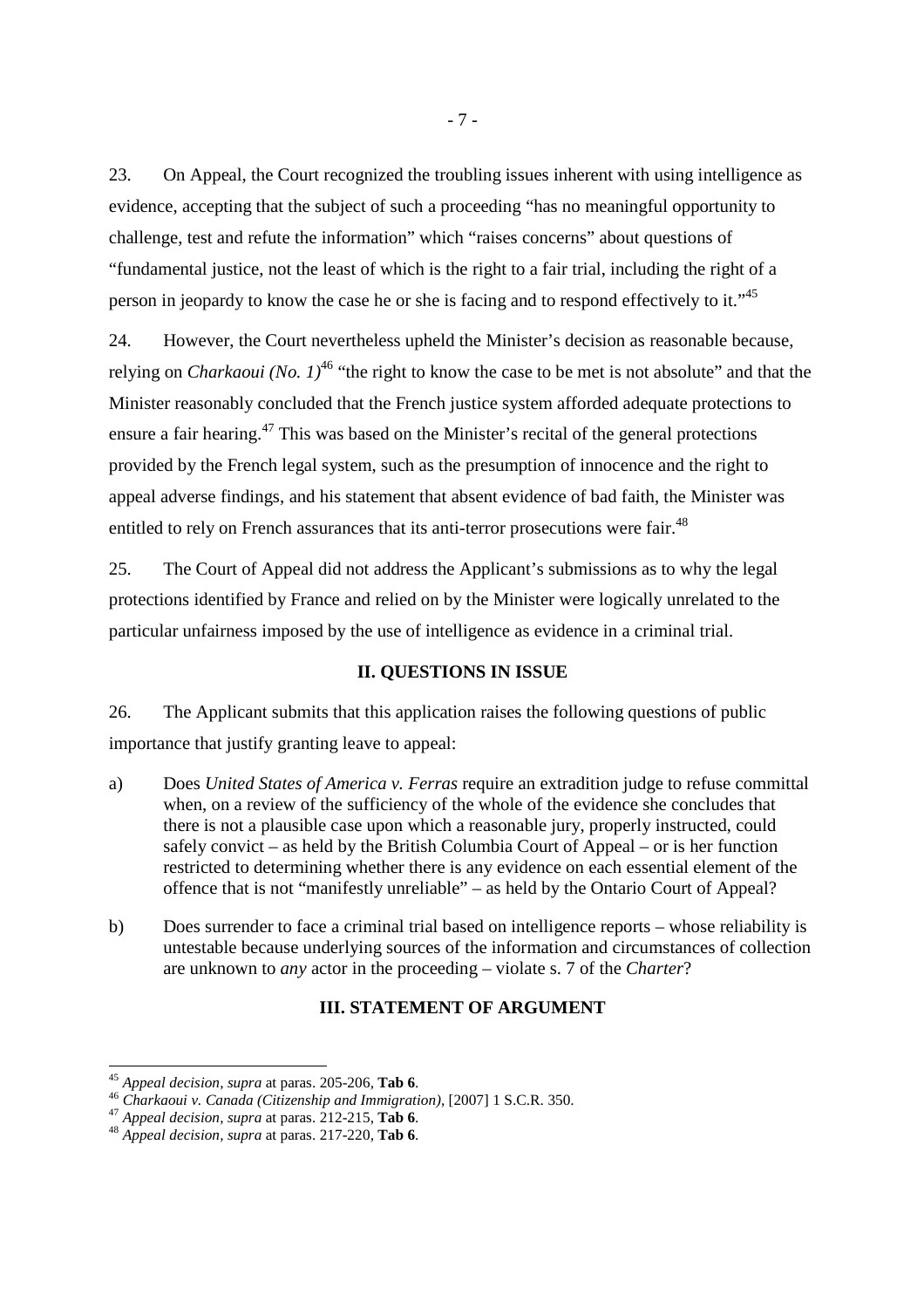#### **A. APPEAL AGAINST COMMITTAL ORDER**

27. In *Ferras* this Court held that s. 7 of the *Charter* requires that a person sought for extradition receive a meaningful judicial process before being surrendered to a foreign state. Integral to this is a fair and meaningful hearing before an impartial judge or magistrate.<sup> $49$ </sup> The committal test outlined in this Court's pre-*Charter Shephard* decision<sup>50</sup> – which required committal if there was any evidence adduced on each essential element of the corresponding Canadian offence – did not conform with this constitutional requirement. *Shephard* reduced the function of the committal judge to "rubber stamping" the foreign request, even if the judge concluded that it was "dangerous or unreasonable to commit on the evidence adduced."<sup>51</sup>

28. The *Extradition Act* was only upheld as constitutional because this Court concluded that it permitted "the extradition judge to provide the factual assessment and judicial process necessary to conform to the *Charter*."<sup>52</sup> The Court described the process to be followed this way:

Challenging the justification for committal may involve adducing evidence or making arguments on whether the evidence could be believed by a reasonable jury. Where such evidence is adduced or such arguments are raised, an extradition judge may engage in a limited weighing of evidence to determine whether there is a plausible case. The ultimate assessment of reliability is still left for the trial where guilt and innocence are at issue. However, the extradition judge looks at the whole of the evidence presented at the extradition hearing and determines whether it discloses a case on which a jury could convict. If the evidence is so defective or appears so unreliable that the judge concludes it would be dangerous or unsafe to convict, then the case should not go to a jury and is therefore not sufficient to meet the test for committal. $53$ 

# **i) There is a fundamental split between the provincial Courts of Appeal in the interpretation of** *Ferras* **and the function of Canadian extradition judges**

29. Shortly after this Court rendered its decision in *Ferras* a fundamental split emerged between the Courts of Appeal for Ontario and British Columbia on what extradition judges must do to ensure the constitutional protections required for persons sought for extradition.

<sup>&</sup>lt;sup>49</sup> *United States of America v. Ferras; United States of America v. Latty, [2006] 2 S.C.R. 77, at paras. 19-26* ["*Ferras*"].

<sup>50</sup> *United States of America v. Shephard*, [1977] 2 S.C.R. 1067.

<sup>51</sup> *Ferras, supra* at para. 34, 41, 49.

<sup>52</sup> *Ferras, supra* at para. 44.

<sup>53</sup> *Ferras, supra* at para. 54.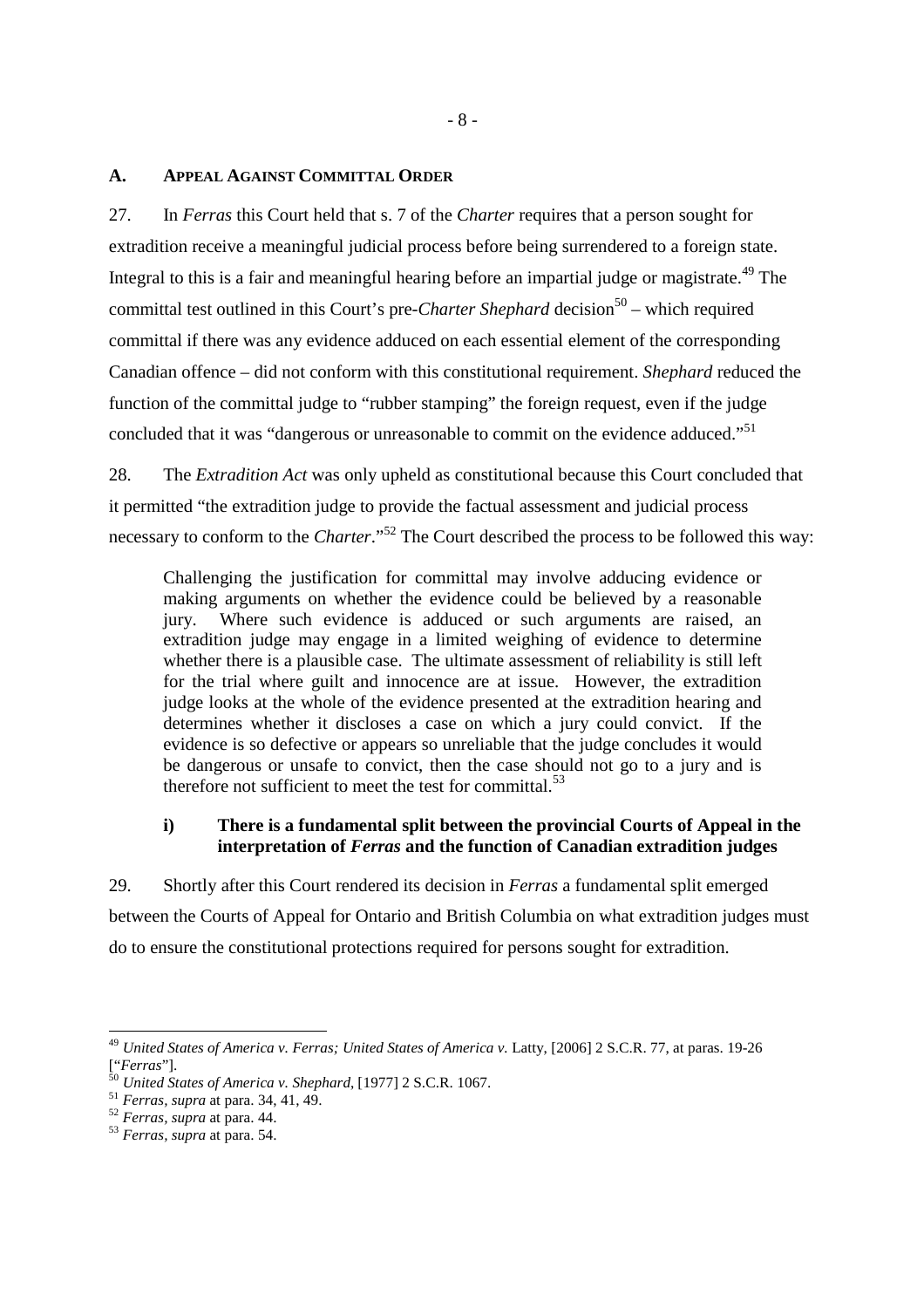30. In *Thomlison*<sup>54</sup> and *Anderson*, <sup>55</sup> the Ontario Court of Appeal interpreted *Ferras* restrictively, focusing on the phrase "manifestly unreliable" as imposing a strict test. The Court held that the judges' obligation only extended to examining individual pieces of evidence to determine whether they were manifestly unreliable; if so, the piece would be discarded, and the *Shephard* test would be applied to what remained.<sup>56</sup> On the Court's interpretation, *Ferras* did not permit extradition judges to weigh inferences, evaluate the strength of the case put forward, or deny extradition where the judge felt the case to be weak or a conviction unsafe.<sup>57</sup>

31. Shortly thereafter, the British Columbia Court of Appeal held in *Graham* that, in addition to disregarding unreliable evidence, *Ferras* also required judges to conduct a global sufficiency review: a limited weighing of the whole of the evidence to determine "whether it is sufficient for a properly instructed jury acting reasonably to reach a verdict of guilty in Canada."<sup>58</sup> The Court likened this form of review to the analysis for an unreasonable verdict or a directed verdict.<sup>59</sup>

32. In the seven years that have passed since Ontario and British Columbia diverged on the interpretation of the constitutional guarantee outlined in *Ferras*, their disagreement has both entrenched and broadened. Both Ontario<sup>60</sup> and British Columbia<sup>61</sup> have consistently re-affirmed their own approach. Each court has considered and expressly rejected the other's approach.<sup>62</sup>

33. Ontario and British Columbia are the largest centers for extradition practice in Canada. However, beyond these two provinces, the split in the interpretation of *Ferras* appears to be growing. The Quebec Court of Appeal has noted the Ontario jurisprudence with approval.<sup>63</sup> Alberta's approach has been more tentative: in the immediate aftermath of the Ontario-B.C. split,

-

<sup>59</sup> *Graham, supra* at para. 31; *R. v. Biniaris*, [2000] 1 S.C.R. 381.

<sup>54</sup> *United States of America v. Thomlison* (2007), 216 C.C.C. (3d) 97 (Ont. C.A.) ["*Thomlison*"].

<sup>55</sup> *United States of America v. Anderson* (2007), 218 C.C.C. (3d) 225 (Ont. C.A.) ["*Anderson*"].

<sup>56</sup> *Thomlison, supra* at para. 45; *Anderson, supra* at paras. 35, 45-46.

<sup>57</sup> *Anderson, supra* at para. 28.

<sup>58</sup> *United States of America v. Graham* (2007), 222 C.C.C. (3d) 1 (B.C.C.A.), at paras. 25, 32 ["*Graham*"].

<sup>60</sup> See *United States of America v. Michaelov* (2010), 264 C.C.C. (3d) 480 (Ont. C.A.), at paras. 45-47 ["*Michalov*"]; *United States of America v. Aneja*, 2014 ONCA 423, at paras. 47-49 ["*Aneja*"].

<sup>61</sup> See *Italy (Republic) v. Seifert* (2007), 223 C.C.C. (3d) 301 (B.C.C.A.), at para. 39; *United States of America v. Scarpitti* (2007), 228 C.C.C. (3d) 262 (B.C.C.A.), at paras. 35-48; *United States of America v. Hislop* (2009), 242 C.C.C. (3d) 1 (B.C.C.A.), at paras. 18-19, 29; *United States of America v. Bennett*, 2014 BCCA 145, at para. 19; *United States of America v. Savein*, 2014 BCCA 290, at paras. 6-7.

<sup>62</sup> *Graham, supra* at para. 30; *Aneja, supra* at para. 60; *Appeal decision, supra* at para. 135, **Tab 6**.

<sup>63</sup> *United States of America v. M.M.*, 2012 QCCA 1142, at para. 17.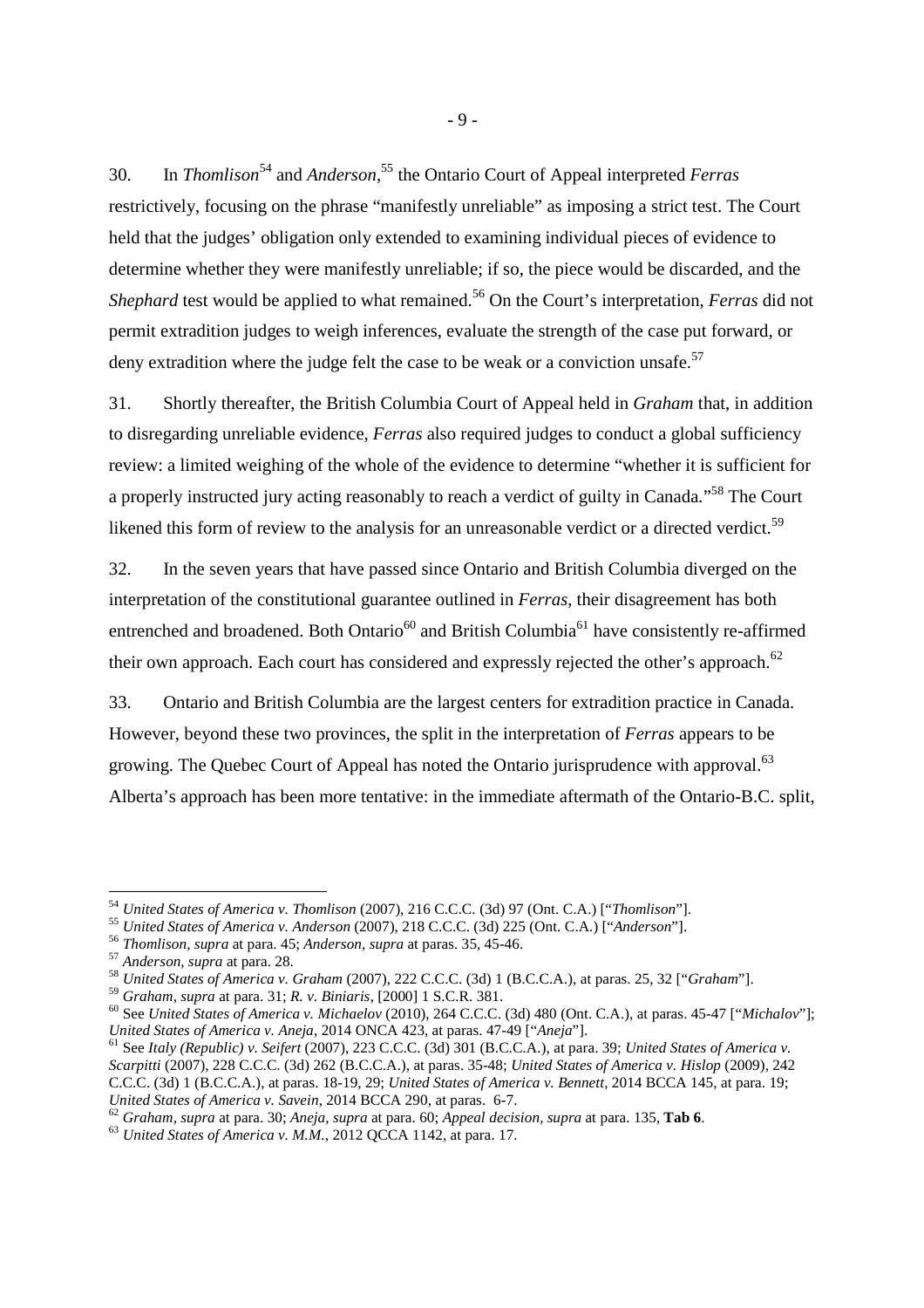trial courts in that province avoided taking a side.<sup>64</sup> However, the recent chambers decision of O'Ferrall J.A. in *Sosa* suggests an approach more in line with British Columbia. In that decision O'Ferrall J.A. stressed the importance of a holistic review of the evidence in a Record of the Case and indicated that evidence related to the existence of an affirmative defense may be relevant to this assessment<sup>65</sup> – a position that is inconsistent with Ontario's approach.<sup>66</sup>

## **ii) Experience to Date has Demonstrated that Only This Court can Resolve the Split in the Interpretation of** *Ferras*

34. Because the provincial appellate courts have declined to review their own approaches in order to achieve a uniform interpretation of the minimum constitutional protections required in a committal hearing, such a resolution can only be achieved through the intervention of this Court.

35. The Applicant is aware that in two recent cases before the Court of Appeal for Ontario requests were made to have that Court overturn *Thomlison* and *Anderson*. The Applicant in this case requested a 5-judge panel for his appeal to have *Thomlison* and *Anderson* reconsidered.<sup>67</sup> Shortly thereafter, counsel in *Aneja* made a similar request.<sup>68</sup> Both requests were denied.

36. In successfully opposing the Applicant's five-judge panel request, the Attorney General submitted that "[t]o the extent that there is a divergence of opinion between this Court and other provincial courts of appeal on the proper interpretation of *Ferras*, this is squarely an issue for the Supreme Court to resolve."<sup>69</sup> This statement appears to be correct. The only realistic way to resolve the critical issue presented in this case is for this Court to grant leave to appeal.

### **iii) The Proper Interpretation of** *Ferras* **is a Question of Public Importance Justifying granting Leave to Appeal**

37. It is a matter of public importance that Canada's extradition regime operate in accordance with its international obligations,  $70$  but also that, in fulfilling this obligation, Canadian courts give full meaning to the rights guaranteed under the *Charter*. <sup>71</sup> On the current state of the law,

<sup>64</sup> See, eg. *Germany v. Bushati*, 2007 ABQB 592, at paras. 23-26; *United States of America v. Francis*, 2009 ABQB 596, at paras. 17-22.

<sup>65</sup> *United States of America v. Sosa*, 2012 ABCA 242, at para. 13.

<sup>66</sup> *United States of America v. Pannell* (2007), 227 C.C.C. (3d) 336 (Ont. C.A.), at para. 8.

<sup>67</sup> Letter from Marlys A. Edwardh to Winkler C.J.O., dated February 1, 2013, **Tab 26**.

<sup>68</sup> *Aneja, supra* at para. 58, fn. 6.

<sup>69</sup> Letter from Jeffrey G. Johnston to Winkler C.J.O., dated February 11, 2013, **Tab 27**.

<sup>70</sup> *Argentina v. Mellino*, [1987] 1 S.C.R. 536, at 551;

<sup>71</sup> *Canada (Justice) v. Fischbacher*, [2009] 3 S.C.R. 170, at para. 38.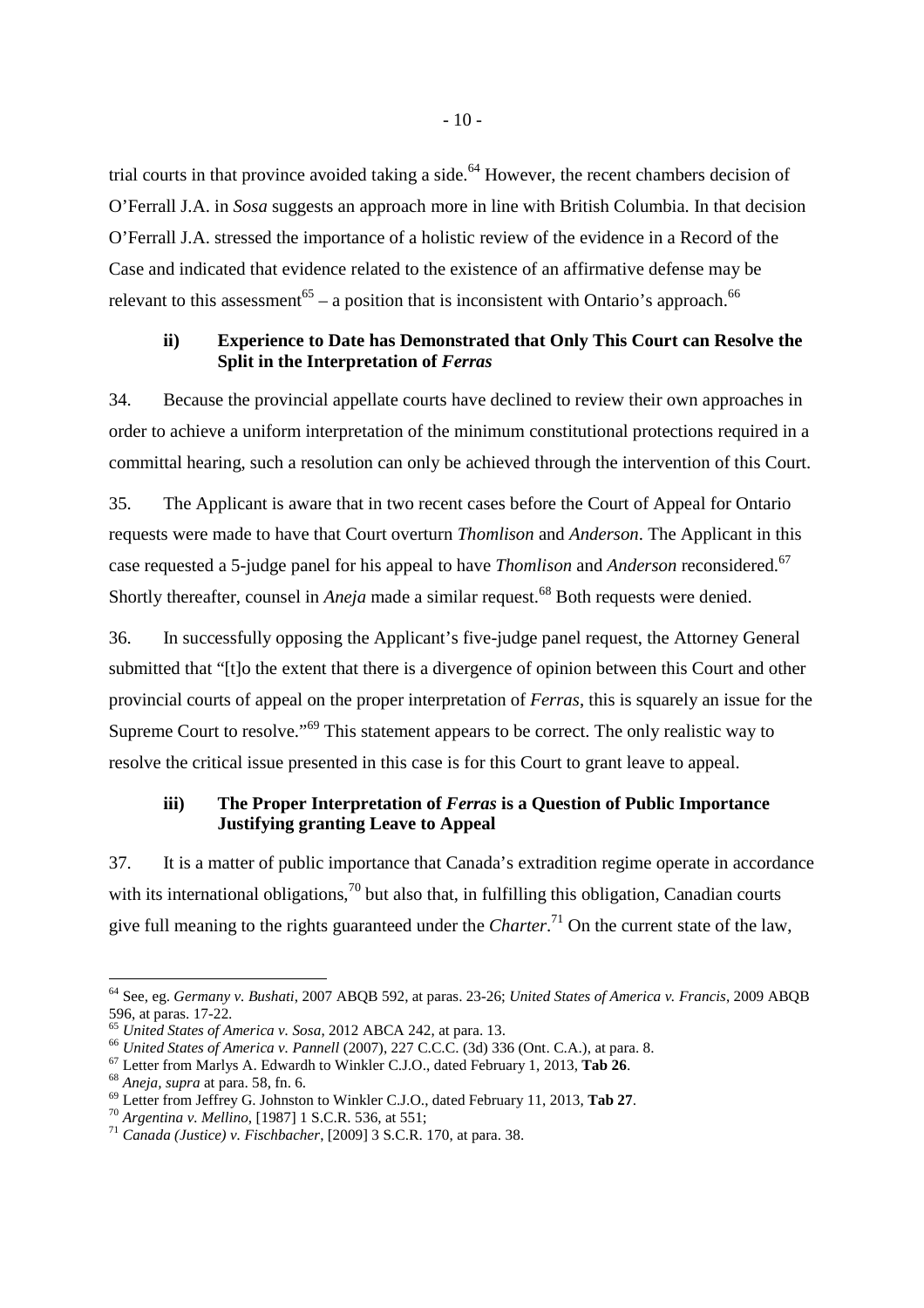neither of these interests are satisfactorily respected across Canada.

38. It should make no difference whether a person sought for extradition is apprehended in Ottawa or Vancouver; all others things being equal, the result of request for surrender should be the same. Yet given the divergence between the approaches in Ontario and Quebec, on the one hand, and British Columbia and potentially Alberta on the other, geography matters very much.

39. Regardless of whether *Thomlison/Anderson* or *Graham* represents the correct reading of *Ferras*, the current split in the law does a tremendous disservice to the public interest. If *Graham* is wrongly decided, then all surrender requests related to individuals in British Columbia are currently subject to an additional and unnecessary requirement that the ROC comprises a plausible case upon which a properly instructed jury could reasonably convict.

40. The reverse is more troubling: If *Thomlison* and *Anderson* are wrongly decided, then Canadian extradition judges in Ontario are currently failing to provide the meaningful judicial process that is demanded by the *Charter*. Such a state of affairs represents a situation that is inconsistent with constitutional supremacy and the Rule of Law.

41. As it stands, a significant proportion of Canadian extradition proceedings are either in contravention of principles of international comity, or principles of fundamental justice. There is a compelling interest in ensuring that committal decisions are made in conformity with *Charter* rights, while still respecting Canada's international obligations. Resolving this dispute is a matter that merits this Court granting leave.

#### **iv) This Case Represents the Proper Vehicle to Resolve the Conflict**

42. Although this Court has had the opportunity on a number of occasions to address the disagreement between Ontario and British Columbia about what s. 7 requires in the context of committal hearings<sup>72</sup> few cases have presented the appropriate vehicle to consider the question. In most cases where parties have litigated the proper reading of *Ferras* the case put forward by the requesting state would justify committal under either test.<sup>73</sup> In this case, given the Extradition Judge's findings about the Bisotti Report and the rebuttal evidence, the result would have been different depending on the test applied.

<u>.</u>

<sup>72</sup> Leave to appeal was sought and denied in *Thomlison*, *Anderson*, *Graham*, *Seifert* and *Michaelov*.

<sup>73</sup> See, e.g. *Graham, supra* at paras. 34-38; *Aneja, supra* at paras. 52-54; *Bushati, supra* at paras. 23-26.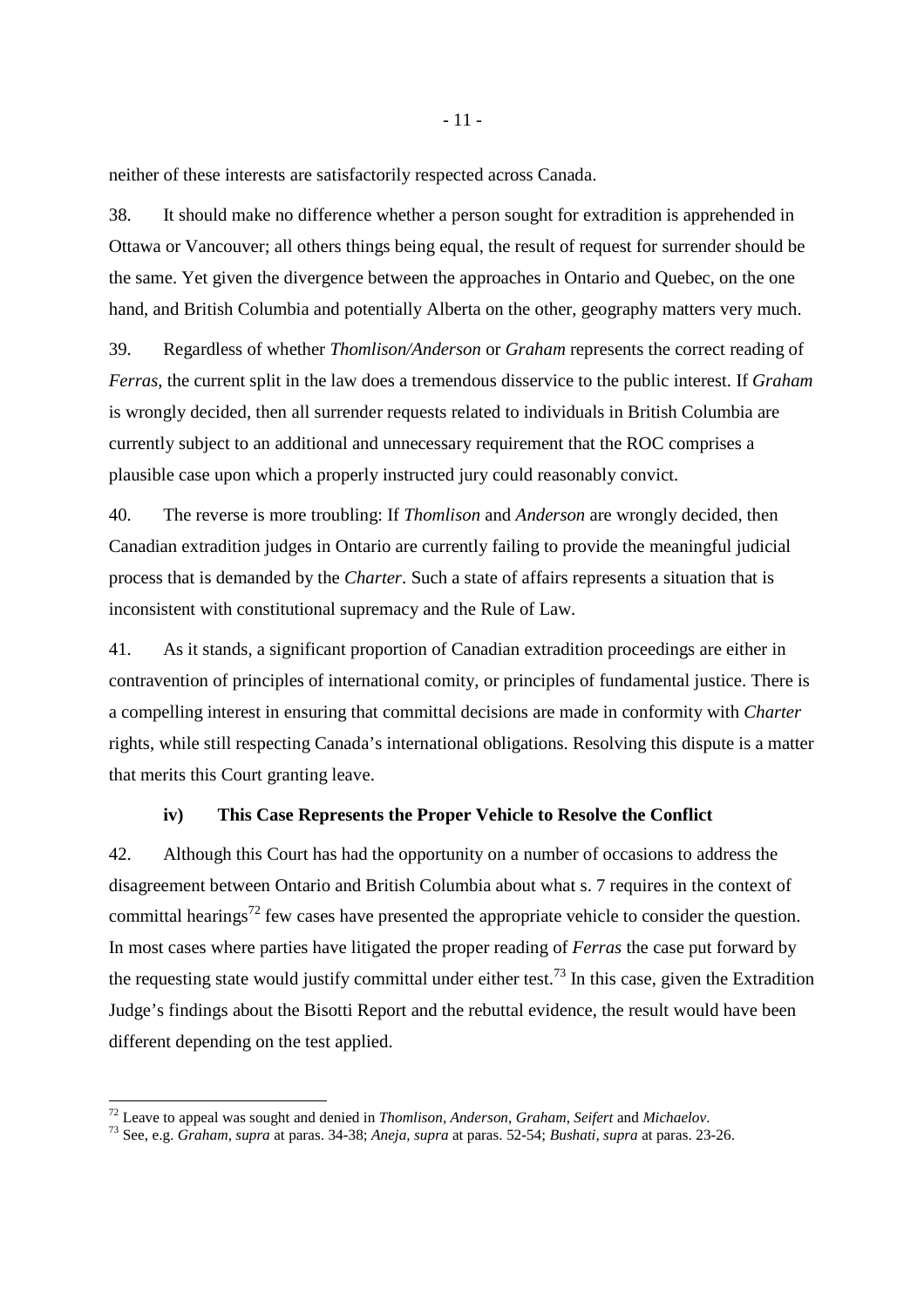43. The Court in *Graham* agreed that discarding unreliable evidence is part of the post-*Ferras* task of an extradition judge,<sup>74</sup> so any ROC that would withstand review under the B.C. approach would also pass muster in Ontario. A case like *Walker*, <sup>75</sup> which involved a discharge under the B.C. approach but which would have likely resulted in committal in Ontario, would present a suitable factual matrix to decide the issue. However, leave to appeal was not sought. In the Ontario cases, few involve ROCs so questionable that they might have failed to pass muster under British Columbia's standard.

44. The Extradition Judge in this case held that, putting the Bisotti Report aside, the ROC did not disclose a sufficient case for committal under the *Thomlison/Anderson* standard. The entirety of the committal decision turned on the single handwriting opinion.<sup>76</sup> The Extradition Judge's own consideration of the Bisotti report demonstrated the serious misgivings that he felt towards it. Having reviewed the extensive evidence that clearly demonstrated that the Bisotti report violated the basic precepts of document examination, the Extradition Judge concluded that the Applicant had managed to "substantially undermine" the sole evidence on which the case for committal rested.<sup>77</sup> The Extradition Judge himself found as a fact that the Bisotti report was "convoluted, very confusing, with conclusions that are suspect."<sup>78</sup>

45. Read as a whole, the Extradition Judge's reasons indicate that had he engaged in a global review of the whole of the evidence, including limited weighing, he would have reached a different conclusion. Having examined the ROC as well as the evidence put forward by the Applicant with respect to the Bisotti report, the Extradition Judge stated:

The fact that I was allowed to scrutinize the report to the degree that I did, together with the lack of other cogent evidence in the ROC, allows me to say that the case presented by the Republic of France against Mr. Diab is a weak case; *the prospects of conviction in the context of a fair trial, seem unlikely*. 79

46. This is a remarkable statement to have made, and clearly evidences the profound misgivings that the Extradition Judge felt about France's request. There is a compelling case that, had the Extradition Judge applied the B.C. standard, he would not have committed.

<sup>74</sup> *Graham, supra* at para. 32.

<sup>75</sup> *United States of America v. Walker* (2008), 234 C.C.C. (3d) 564 (B.C.C.A.).

<sup>76</sup> *Committal decision, supra* at paras. 187-189, **Tab 2**.

<sup>77</sup> *Committal decision, supra* at para. 120, **Tab 2**.

<sup>78</sup> *Committal decision, supra* at para. 121, **Tab 2**.

<sup>79</sup> *Committal decision, supra* at para. 191 [Emphasis added], **Tab 2**.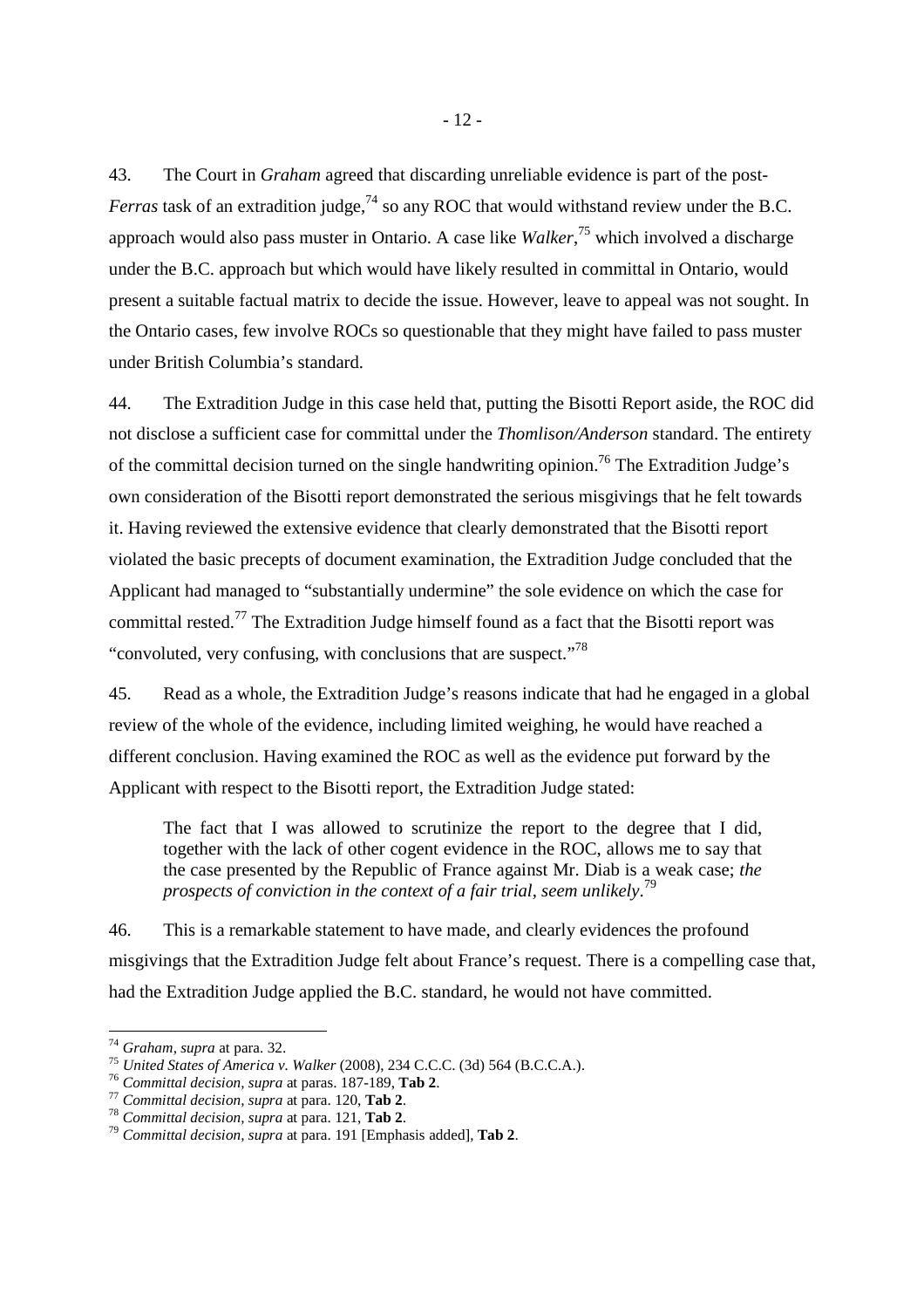#### **v) Even if** *Thomlison* **and** *Anderson* **were Correctly Decided, this Case Presents Important Questions on the Nature of the Meaningful Judicial Proceeding Mandated by** *Ferras*

47. The Applicant submits that *Graham* more accurately reflects the spirit and substance of *Ferras*, and that *Thomlison* and *Anderson* unduly and unconstitutionally restrict the function of committal judges. However, even if this Court were to reject *Graham*, this case still presents issues related to the application of the "manifest unreliability" standard, and what it means to receive a meaningful judicial hearing in the extradition context.

48. The Court of Appeal in this case found error in the Extradition Judge's own understanding of the manifest unreliability analysis, yet it also concluded that he had conducted his analysis correctly. That the Court could hold these mutually contradictory views of the Extradition Judge's approach demonstrates that "manifest unreliability" is currently a troubled concept that does not meaningfully guide the work of extradition judges.

49. On the question of the extent to which an extradition judge can compare expert opinions, the Extradition Judge held, relying on a passage from *Anderson*, that he was prohibited from weighing competing inferences that arose from the opinions, and so the Applicant's experts' criticism of Bisotti's methodology were legally incapable of establishing manifest unreliability.<sup>80</sup> The Court of Appeal, referring to the exact same passage from *Anderson* concluded that judges could in fact conduct the analysis that the Judge below held that he could not.<sup>81</sup>

50. The Extradition Judge, having rejected that *Mohan*, *Abbey* and *Goudge* had application in assessing the reliability of expert evidence in a ROC, incongruously indicated that a finding of bias, lack of expertise *and* improper methodology *in every respect* could collectively ground a manifest unreliability finding.<sup>82</sup> This statement is problematic not only for how extreme a standard the Extradition Judge felt applied, but also because bias, expertise and methodology are the very core concepts from the cases that he had earlier found could not be relied upon.

51. While the Court of Appeal agreed with the Extradition Judge that the threshold reliability inquiry required by *Mohan* was different than the inquiry undertaken by an extradition judge, the Court of Appeal did vaguely suggest that the factors from *Mohan* and *Abbey* may nonetheless

<sup>-</sup><sup>80</sup> *Committal decision, supra* at paras. 103, 106, **Tab 2**.

<sup>81</sup> *Appeal decision, supra* at para. 117, **Tab 6**.

<sup>82</sup> *Committal decision, supra* at paras. 99-101, 124, **Tab 2**.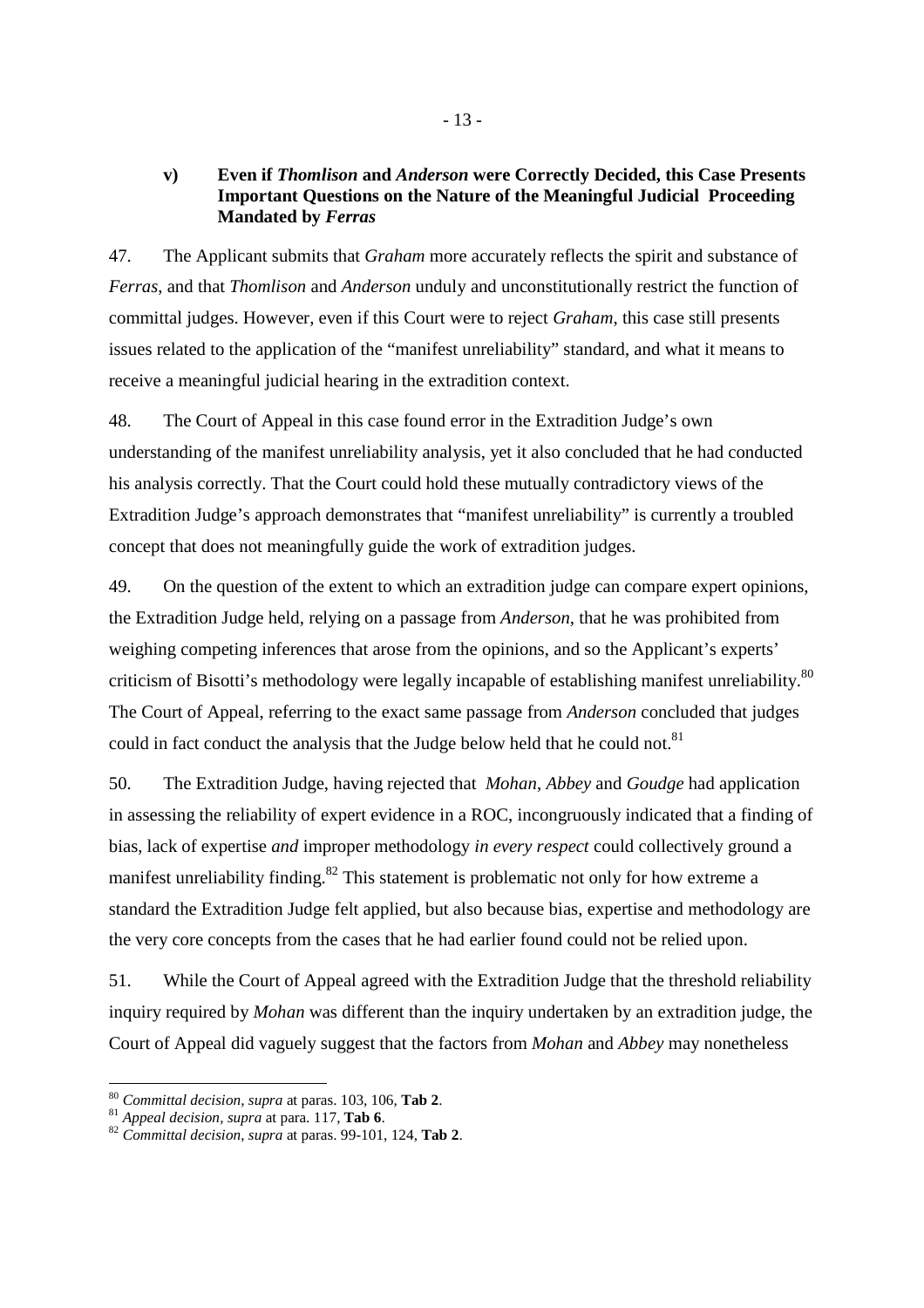"assist" extradition courts.<sup>83</sup> How these cases could "assist" without applying *per se* was not explained by the Court, and adds only confusion to this issue.

52. Neither the Court of Appeal's nor the Extradition Judge's conclusions can be comfortably reconciled with the findings that the Extradition Judge made with respect to the possibility of a distinct French method of handwriting analysis. If the importance of valid methods from *Mohan/Abbey/Goudge* was not relevant to the question of "manifest unreliability" as the Extradition Judge held, then the existence of a different French methodology would be irrelevant. If proper methodology was relevant to the manifest unreliability analysis, as the Court of Appeal suggested, then the conclusion of both Courts that the Margot and Marquis Report could not have affected the outcome of the hearing is unreasonable.

53. These problems will continue to plague extradition judges, as they hear requests based on expert scientific evidence. The confusion and logical difficulties of the Court of Appeal's reasons can be contrasted with the "sealed judgment", which was before the Court, but not commented on by them.<sup>84</sup> That decision, free from the difficulties of the *Thomlison/Anderson* "manifest unreliability" analysis that have since developed, provided a simple, straightforward analysis that was sensible, just, and fully in keeping with a meaningful judicial phase of extradition. Future cases dealing with expert opinions – and there inevitably will be more – will now be muddied by both the "manifest unreliability" standard and the Court of Appeal's reasons in this case.

54. Ultimately, the reasons of the Court of Appeal demonstrate that under the prevailing approach in Ontario, focused on the high threshold of "manifest unreliability", requested persons are in practice not being provided the meaningful judicial hearing mandated by *Ferras*. Surely the substantial undermining of the reliability of an expert opinion's methodology, reducing it to a document that is "illogical" and "very problematic" with "conclusions that are suspect" is the very rebuttal of threshold reliability contemplated by *Ferras*. Even on the terms of *Anderson*, the findings in this case demonstrate "fundamental inadequacies or frailties" in the opinion which serve to "substantially undermine" it. If the Bisotti report does not fail the review mandated by *Ferras*, then nothing will, and extradition judges will once again act as mere rubber stamps.

<sup>83</sup> *Appeal decision, supra* at paras. 102-107, **Tab 6**.

<sup>&</sup>lt;sup>84</sup> See the materials filed under seal as part of this leave application, particularly paras. 4-6, 30-41, 44-60. Due to the sensitive nature of that case, no details related to the sealed decision will be contained in this public memorandum. The Applicant submits that the document speaks for itself.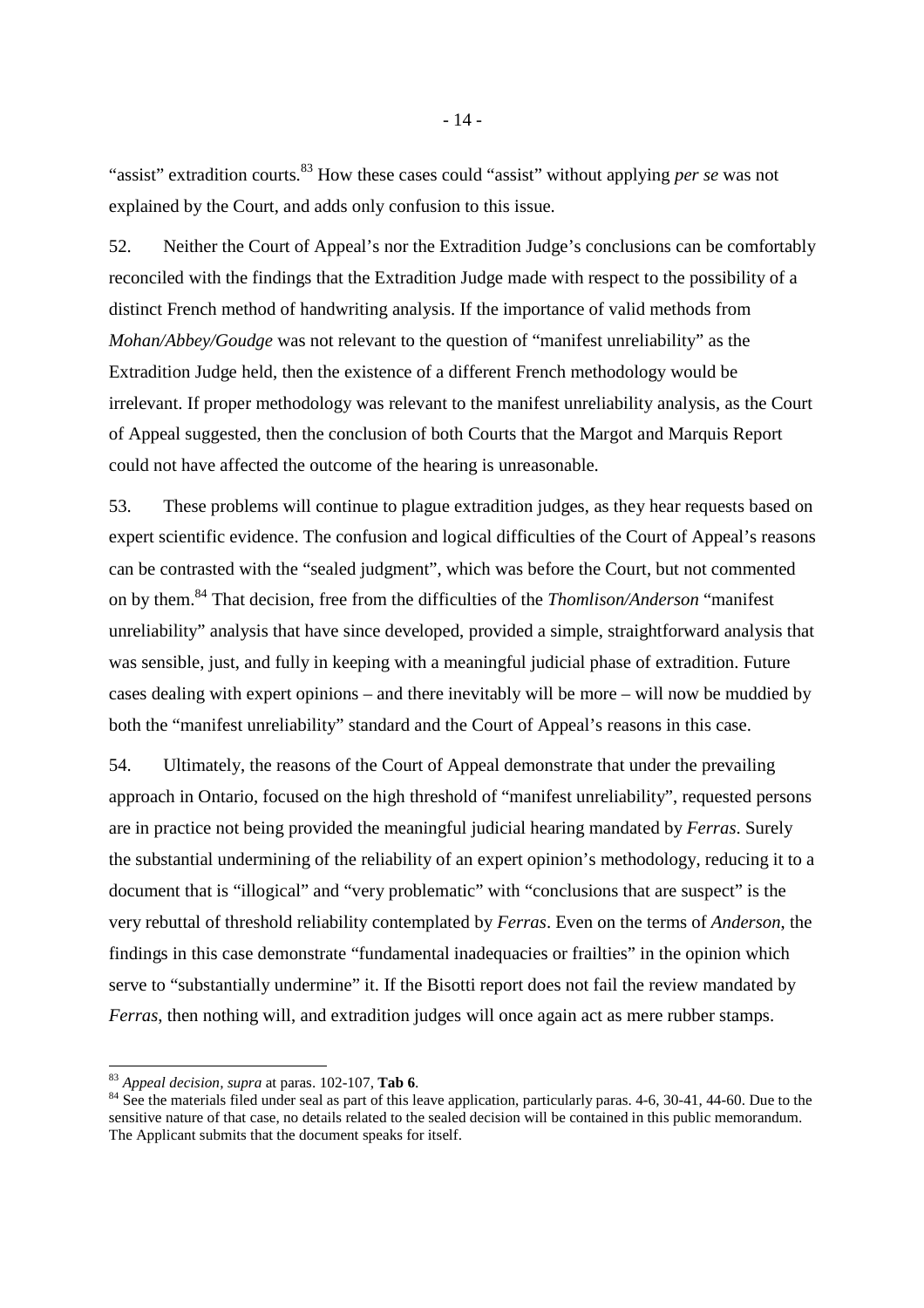#### **B. APPEAL AGAINST SURRENDER DECISION**

55. The criminal defendant's right to confront his or her accuser is an ancient one, dating to the time of the Emperor Trajan,  $85$  and is central to contemporary conceptions of justice.  $86$  The interest of the state in protecting its sources of national security information also has deep roots.<sup>87</sup> The reconciliation of these competing norms is perhaps the most pressing issue facing the democratic world as it works to fight threats posed by terrorism.<sup>88</sup>

56. In the present case, the Minister of Justice concluded that it would not violate the *Charter* to surrender the Applicant to face a criminal trial in which the evidence against him would include unsourced and uncircumstanced intelligence. The Applicant would not be permitted to know where the information came from, and thus have no facilities to test its reliability. Neither would trial judges, as they too are forbidden from knowing the provenance of foreign intelligence. The Court of Appeal, in brief reasons, <sup>89</sup> found that the Minister's conclusion was reasonable.

57. This Court should grant leave to appeal to address two pressing but unanswered questions: can surrender to face a criminal prosecution based on secret intelligence ever be constitutionally acceptable? If it can be, what safeguards are adequate to ensure a sufficiently fair trial to render extradition constitutional?

# **i) The Issue of Intelligence in Criminal Trials is of Public Importance, but has Yet to be Directly Addressed by This Court**

<sup>86</sup> See, for example, *International Covenant on Civil and Political Rights*, G.A. Res. 2200A (XXI), Art. 14(3)(e); *American Convention on Human Rights*, 1144 U.N.T.S. 123 (1978), Art. 8(2)(f); *European Convention for the Protection of Human Rights and Fundamental Freedoms* 213 U.N.T.S. 222 (1953), art. 6(3)(d). <sup>87</sup> *Ahmad*, *supra* at para. 60.

<sup>88</sup> See, for example, Lord Diplock, *Report of the Commission to Consider Legal Procedures to deal with Terrorist Activities in Northern Ireland* (1972, Cmnd. 5185); John A.E. Vervaele, *Terrorism and Information Sharing Between the Intelligence and Law Enforcement Communities in the US and the Netherlands: Emergency Criminal Law?* (2005) 1 Utrecht L. Rev. 1; Christoph J.M. Safferling, *Terror and Law: German Responses to 9/11* (2006) 4 J. Int'l. Crim. J. 1152; International Commission of Jurists, *Addressing Damage, Urging Action: Report of the Eminent Jurists Panel on Terrorism, Counter-Terrorism and Human Rights* (2009); Kent Roach, "The Eroding Distinction between Intelligence and Evidence in Terrorism Investigations" in Nicola McGarrity, Andrew Lynch & George Williams, eds., *Counter-Terrorism and Beyond* (Abington: Routledge, 2010) 48; Miiko Kumar, *Secret Witnesses, Secret Information and Secret Evidence: Australia's Response to Terrorism* (2011) 80 Miss. L.J. 1371; Jason Mazzone and Tobias Fischer, "The Normalization of Anonymous Testimony" in David Cole, Federico Fabbrini & Arianna Vedaschi, eds., *Secrecy, National Security and the Vindication of Constitutional Law* (Northamptom: Edward Elgar Publishing Ltd., 2013) 195.

<sup>85</sup> For an overview, see David Lusty, *Anonymous Accusers: An Historical & Comparative Analysis of Secret Witnesses in Criminal Trials* (2002), 24 Sydney L. Rev. 361.

<sup>89</sup> *Appeal decision, supra* at paras. 205-221, **Tab 6**.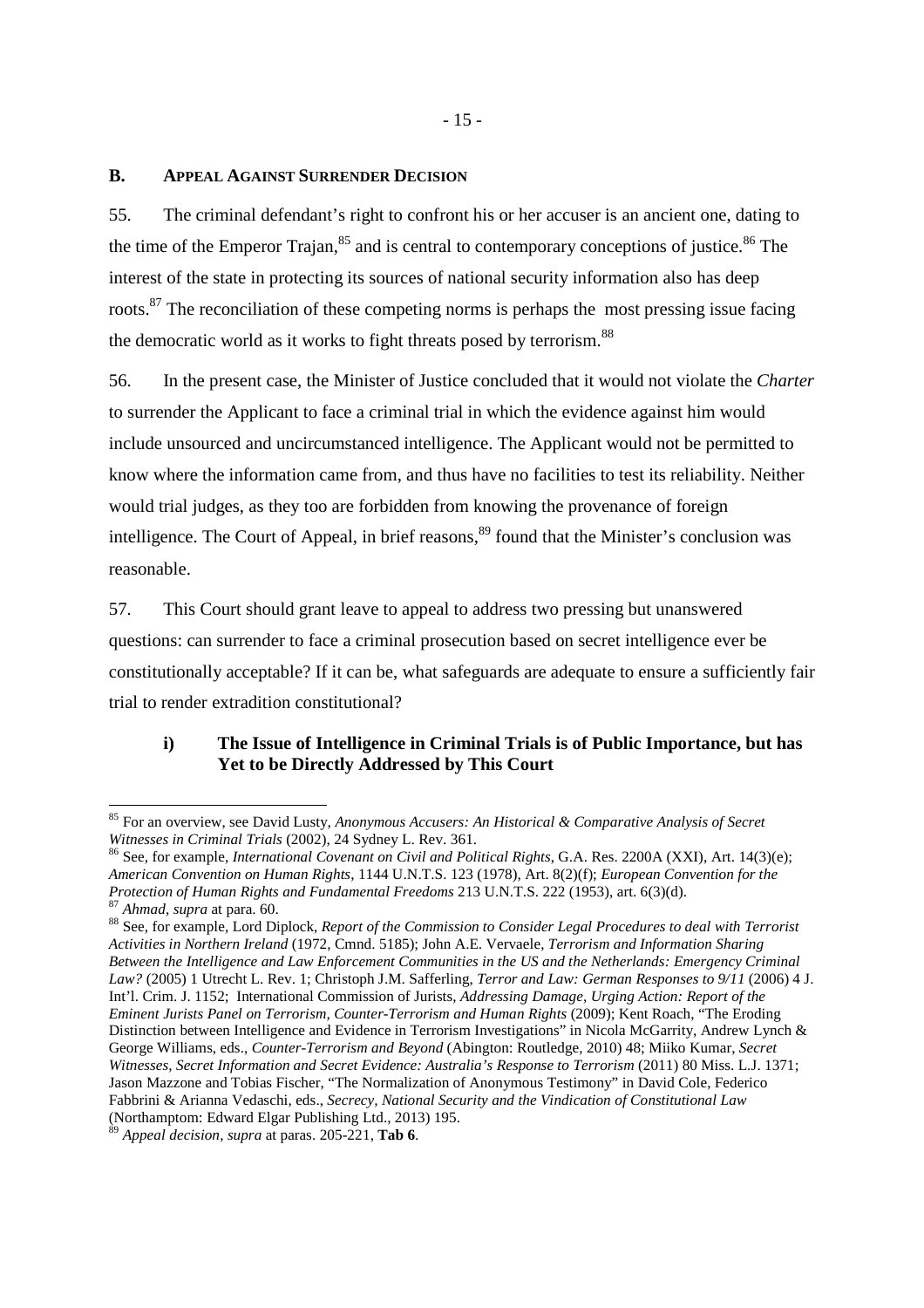58. The issue of an individual's right to know the case against him or her and to meet it has merited this Court's consideration several times, particularly in the context of national security and the fight against terrorism. This Court has considered the constitutionality of the use of secret evidence against an individual in non-criminal proceedings, and the non-disclosure (and thus non-use) of sensitive materials in criminal proceedings. However, it has not yet considered what is by far the most difficult question that rests at the intersection of these issues: the reliance on, and *use* of secret intelligence in true criminal proceedings. That is the core issue that lies at the centre of this Application.

59. The decisions of this court on related issues do provide a proper legal context in which to consider the issues presented here. They also underscore the serious frailties in the decisions below. *Charkaoui (No. 1)* addressed the use of evidence not fully disclosed to a named person on the basis of national security. The situation in *Charkaoui* is similar to what the Applicant would face in France: under the former security certificate law, proceedings against the named person could be based on undisclosed information.<sup>90</sup> That regime was unconstitutional because of the inability of the subject to access even *some* of the evidence against him, coupled with the absence of a suitable substitute to represent his interests.<sup>91</sup>

60. The revised regime was considered in *Harkat*, in which this Court re-affirmed the importance of disclosure. The scheme was only upheld because of the mandatory use of special advocates who had access to secret evidence and the vigorous gatekeeping role played by the court.<sup>92</sup> The Court further held that the legislation's provisions respecting non-disclosure of sensitive information should not be interpreted as to permit non-disclosure of an irreducible core of information and evidence necessary to understand the state's case, and to give meaningful instruction to public counsel and special advocates.<sup>93</sup> Non-disclosure of the irreducible core necessitates a remedy to ensure a fair process.<sup>94</sup>

61. Both *Charkaoui* and *Harkat* emphasized the importance of context in determining whether anything short of full disclosure could be constitutional.<sup>95</sup> There are at least four

<sup>-</sup><sup>90</sup> *Charkaoui, supra* at para. 5.

<sup>91</sup> *Charkaoui, supra* at paras. 23, 35, 54-55.

<sup>92</sup> *Harkat, supra* at paras. 34-35, 56.

<sup>93</sup> *Harkat, supra* at paras. 51-56.

<sup>94</sup> *Harkat, supra* at paras. 59-60.

<sup>95</sup> *Charkaoui, supra* at para. 59; *Harkat, supra* at para. 43.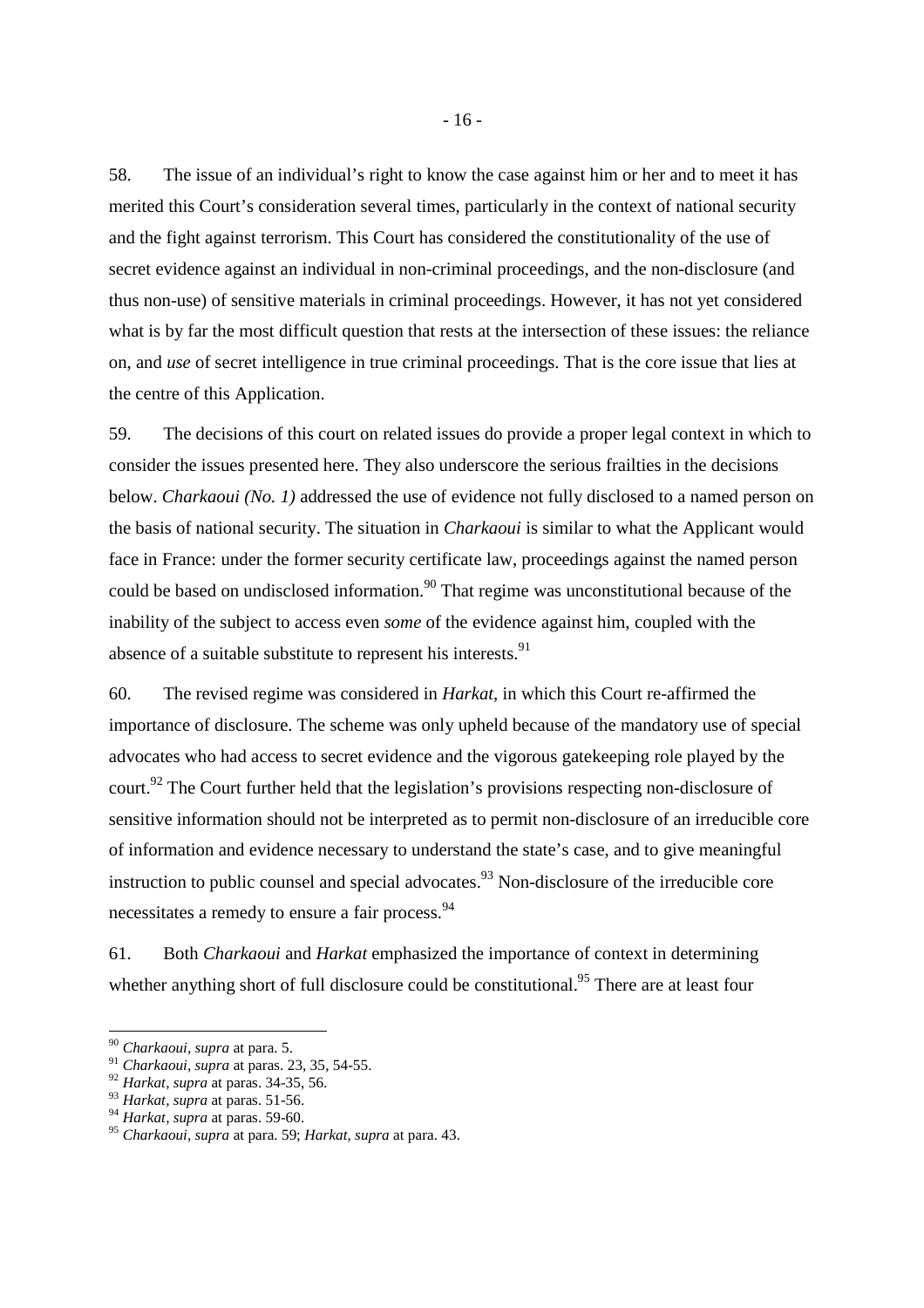important contextual differences between the regime upheld in *Harkat* and the situation facing the Applicant in France, all of which strongly reinforce the critical importance of full disclosure: First, *Charkaoui* and *Harkat* dealt with administrative proceedings, while this case deals with a true criminal prosecution; secondly, whereas a designated judge in a Canadian security certificate proceeding has access to all sensitive material, in France, not even the trial judge is permitted to look behind the intelligence reports; and thirdly, the French system has no equivalent to a special advocate. The question this case poses is whether the criminal law can ever accept a prosecution based on truly untestable intelligence?

62. Withholding sensitive information in the true criminal context was addressed in *Ahmad*, which considered the constitutionality of the s. 38 of the *Canada Evidence Act* regime. While this Court was not called upon then to consider the pressing issue of *reliance* on non-disclosed information as it is in this case, the judgment remains relevant to the issue presented in this case. Most significant was this Court's emphasis on the need of the trial judge to have access to the undisclosed information in order to ensure a fair proceeding,  $96$  a function that judges are incapable of discharging in France's terrorism trial system.

63. *Charkoui* and *Harkat* on the one hand, and *Ahmad* on the other hand address important issues that surround the question presented in this case: can a criminal prosecution based on bald conclusions that cannot be meaningfully challenged on the basis of national security considerations ever be a fair one? If not, as their reasoning would suggest, then surrender is not permissible since neither the *Extradition Act* nor the *Charter* can tolerate surrender to face an unfair process. If such a proceeding can be tolerated on the basis of adequate substitutes to disclosure, then these cases also assist in answering a further compelling question: what sorts of procedural protections could ever rationally remedy the vice of non-disclosure?

64. As it stands, the Court of Appeal's consideration of this topic is nearly non-existent, and the Minister's approach provided no meaningful consideration of the substance of the problem facing states as they struggle to reconcile their national security and human rights obligations. Rather, the judgments below merely provide blind deference in the name of comity. For issues of such significance to the entire liberal democratic world, more meaningful consideration is needed, and this Court ought to grant leave to appeal to address the issue head-on.

<sup>96</sup> *Ahmad, supra* at paras. 27-34, 51.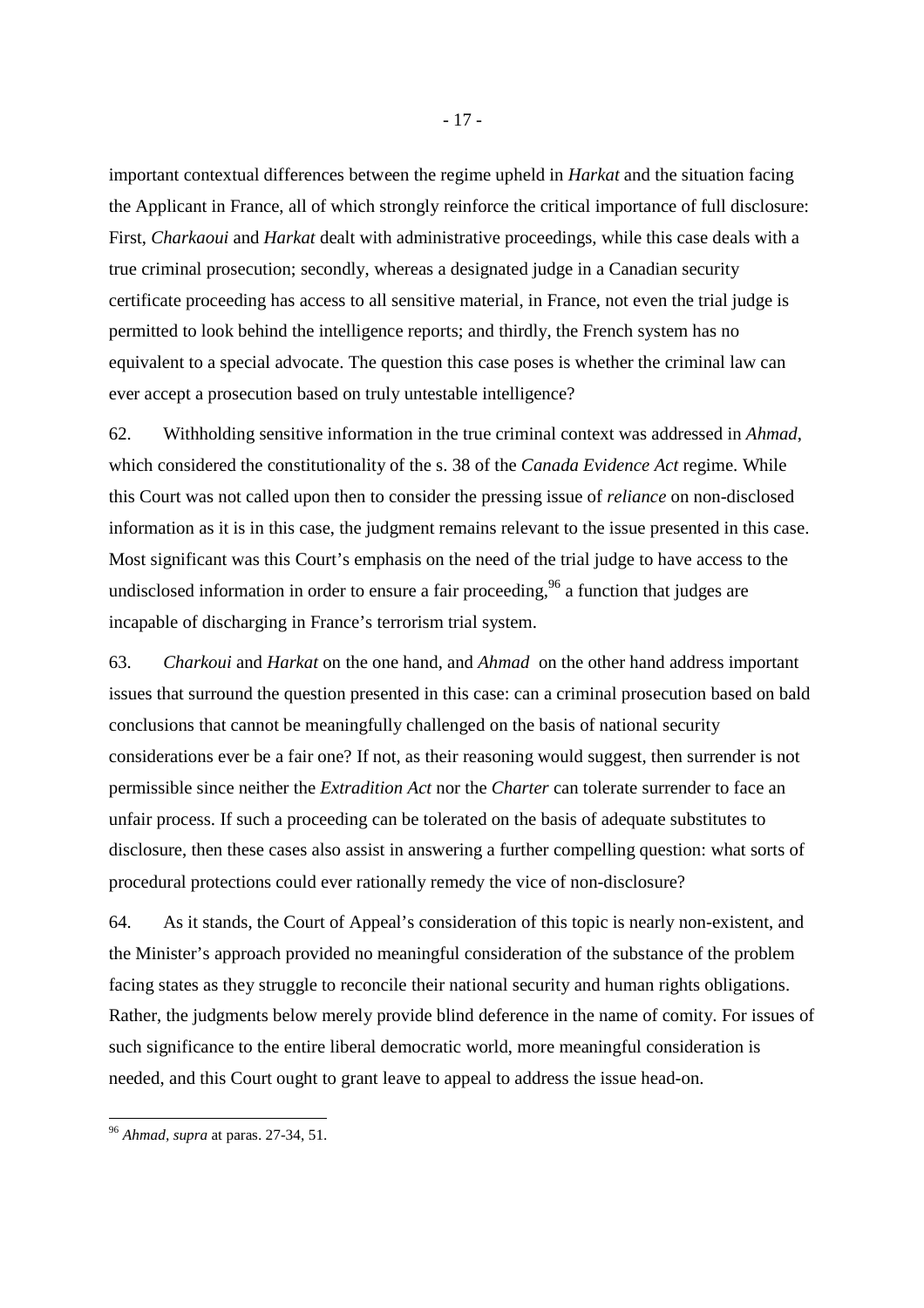#### **ii) This Case Presents a Perfect Opportunity to Address these Crucial Issues**

65. It was inevitable that the issue of using intelligence as evidence in the criminal sphere would arise in the extradition context. There are currently no legislative or common law provisions that would permit the use of a conclusory CSIS report as incriminating evidence in a criminal trial, nor does there appear to be a genuine case to be made that such a trial would be constitutionally compliant. Even the Minister in his surrender decision conceded this point.<sup>97</sup>

66. The Applicant recognizes that the extradition context introduces a confounding factor into the analysis, as it requires consideration of a foreign legal system. However, the record assembled by the Applicant in these proceedings is rich in detail about the operation of French terrorism trials generally, and the use of secret intelligence materials in particular. Few cases – if any – will provide as complete a record as this one does.

67. This evidence includes multiple reports from respected non-governmental organization Human Rights Watch<sup>98</sup>; Reports issued by both the UK Home Office<sup>99</sup> and the UK Parliament's Joint Committee on Human Rights<sup>100</sup>; Expert reports from the UK's leading scholar on the French criminal justice system, Professor Jacqueline Hodgson, commissioned by the UK government<sup>101</sup>; and a report by prominent French defence counsel Stéphane Bonifassi.<sup>102</sup>

68. The Applicant also adduced significant evidence related to the general issue of reliance on intelligence as evidence in judicial proceedings, including reports from NGOs JUSTICE and the International Commission of Jurists, $103$  sections of the Arar and Iaccobucci Inquiries, $104$  and opinions from leading scholars Kent Roach, Thomas Quiggin, and Wesley Wark.<sup>105</sup>

<sup>97</sup> *Surrender decision, supra* at 16, **Tab 4**.

<sup>&</sup>lt;sup>98</sup> Human Rights Watch, *In the Name of Prevention: Insufficient Safeguards in National Security Removals* (2007); Human Rights Watch, *Preempting Justice – Counterterrorism Laws and Procedures in France* (2008); Human Rights Watch, *"No Questions Asked": Intelligence Cooperation with Countries that Torture* (2010); Human Rights Watch, *Concerns and Recommendations on France* (2010).

<sup>99</sup> The Home Office, *Terrorist Investigations and the French Examining Magistrates System* (2007).

<sup>100</sup> House of Lords-House of Commons Joint Committee on Human Rights, *Counter-Terrorism Policy and Human Rights: Prosecution and Pre-Charge Detention*, 24<sup>th</sup> Report of Session 2005-2006.

<sup>101</sup> Jacqueline Hodgson, *The Investigation and Prosecution of Terrorist Suspects in France: An Independent Report Commissioned by the Home Office* (2006).

<sup>102</sup> Stéphane Bonifassi, *The Use of Intelligence in Criminal Cases, and More Specifically in Terrorist Cases* (2011). <sup>103</sup> International Commission of Jurists, *Assessing Damage, Urging Action: Report of the Eminent Jurists Panel on Terrorism, Counter-Terrorism and Human Rights* (2009); *Secret Evidence: a JUSTICE Report* (2009);

<sup>&</sup>lt;sup>104</sup> Commission of Inquiry into the Actions of Canadian Officials in Relation to Maher Arar, David O'Connor, Commissioner, *Report of the Events Relating to Maher Arar: Analysis and Recommendations* (2006); The Hon. Frank Iacobucci, *Internal Inquiry into the Actions of Canadian Officials in Relation to Abdullah Almalki, Ahmad Abou-Elmaati and Muayyed Nureddin* (2008).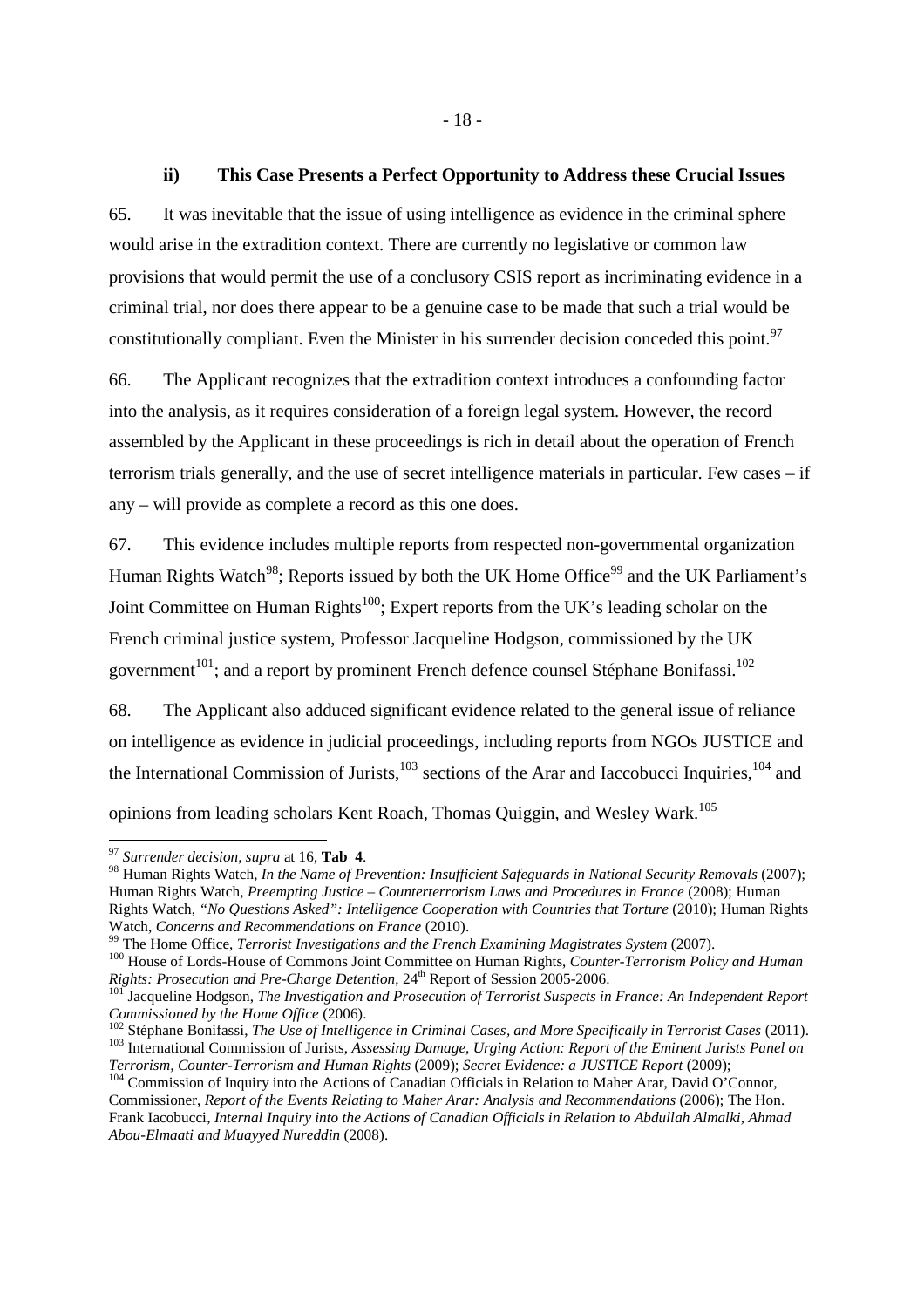69. Even the Republic of France itself provided information respecting its legal system, which included some of the relevant provisions of their Code of Criminal Procedure. Taken together, these materials provide more than a sufficient record to consider the question presented.

#### **iii) The Important Issues Presented by this Case Were not Meaningfully Addressed in Any of the Proceedings Below**

70. Compared with the gravity of the issue of the use of intelligence in criminal trials, the consideration given by the Minister and the Court of Appeal was limited, and did not directly confront the core of the problem. Comity and deference cannot be an excuse to avoid the difficult questions presented by the reliance on unsourced and uncirsumstanced intelligence, and this Court ought to take up the case to provide the meaningful consideration that is merited.

71. Having adduced the hundreds of pages of evidence outlined above, the Applicant's position before the Minister was that no trial, adversarial or inquisitorial, could ever be fair when the prosecution's case was comprised of intelligence reports like those contained in the French investigative file. The right to know the case cannot be satisfied when the "evidence" is a bald assertion from an unknown accuser that the accused is guilty. The right to meet the case cannot be satisfied where an accused has no facilities to know where or under what circumstances the intelligence comes from. Even if substantial substitutes could, in principle, remedy these problems in the criminal context, no such substitute exists where neither the investigating magistrate nor the trial court have any ability to look behind the intelligence either.<sup>106</sup>

72. The Minister's response was to refer to "clarification" provided by France about the nature of its legal system: French investigators seek the truth; intelligence reports cannot be the *sole* basis on which to convict; defendants can access the investigative file; accused persons may "raise concerns with respect to the evidence" and can appeal against judicial decisions; the Applicant would be presumed innocent and have a right to counsel; and accused persons can file documents, request investigative steps or call witnesses.<sup>107</sup> From these generic considerations, he

<sup>105</sup> Kent Roach, *Proposed Evidence of Kent Roach*; Thomas Quiggan, *Intelligence as Evidence: Issues Concerning the Reliability of Intelligence and the Record of the Case of Hassan Diab*; Wesley Wark*, Expert Witness Report: In the Matter of the Request by France for the Extradition of Hassan Naim Diab from Canada for Prosecution*. <sup>106</sup> See note 11, *supra*.

<sup>107</sup> *Surrender decision, supra* at pp. 14-15, **Tab 4**.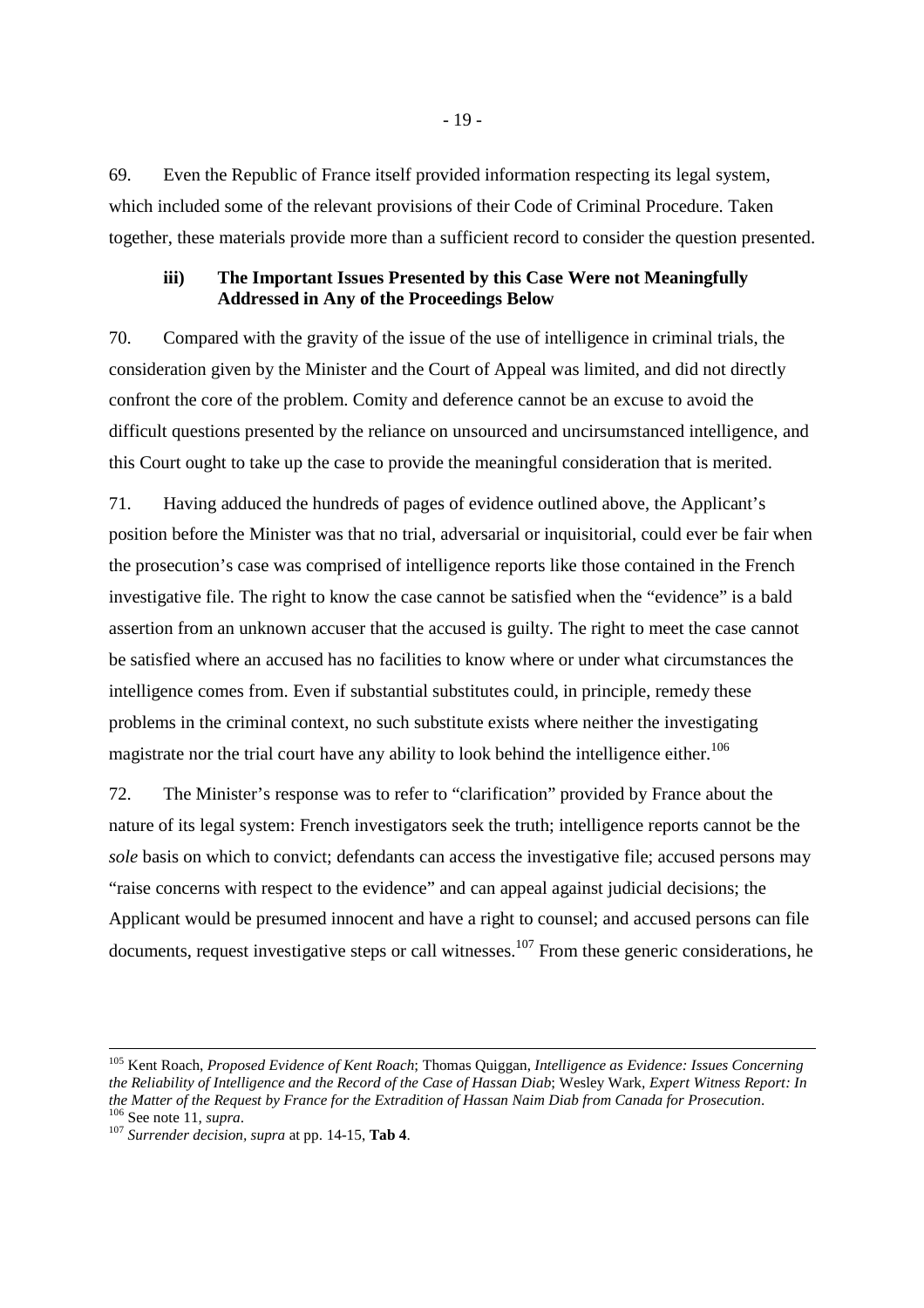concluded that "their system, while very different from our own, has substantial checks and balances to ensure that Mr. Diab will be treated fairly and afforded due process".<sup>108</sup>

73. These reasons were unresponsive to the problems posed by the use of intelligence as evidence. The Applicant's submissions to the Court of Appeal focused on the total disconnect between the procedural protections relied on by the Minister and the actual problems inherent in the use of intelligence as evidence.<sup>109</sup>

74. There can be no debate that the concerns raised about the use of intelligence in terrorism trials are pressing ones demanding serious consideration. Neither the Minister nor the Court of Appeal answered this call. There is no reasoned discussion about how the procedural protections identified by the Minister could logically address the harm to the right to know the case and meet it. Perhaps there is some answer, but there is none to be found in the record of these proceedings. Instead, one gets the impression that the vice of secret evidence is a problem only for adversarial systems, rather than one of the most difficult questions facing all the legal systems of the world.

75. Canadians deserve that this issue be addressed head-on. There is no doubt that international comity and deferential judicial review must factor into any analysis, but not at the expense of retreating from a rich analysis like that found in *Charkaoui*, *Harkat* and *Ahmad* and the attendant risk of compromising *Charter* rights.

## **IV. SUBMISSIONS RESPECTING COSTS**

76. The Applicant makes no submissions respecting costs.

# **V. ORDER SOUGHT**

77. The Applicant requests an order granting leave to appeal.

**ALL OF WHICH IS RESPECTFULLY SUBMITTED** at the City of Ottawa, this \_\_\_ day of August, 2014

Marlys A. Edwardh Daniel Sheppard Donald B. Bayne

<u>.</u>

Counsel for the Applicant, Hassan Diab

<sup>108</sup> *Surrender decision, supra* at p. 17, **Tab 4**.

<sup>109</sup> *Appeal decision, supra* at paras. 215-219, **Tab 6**.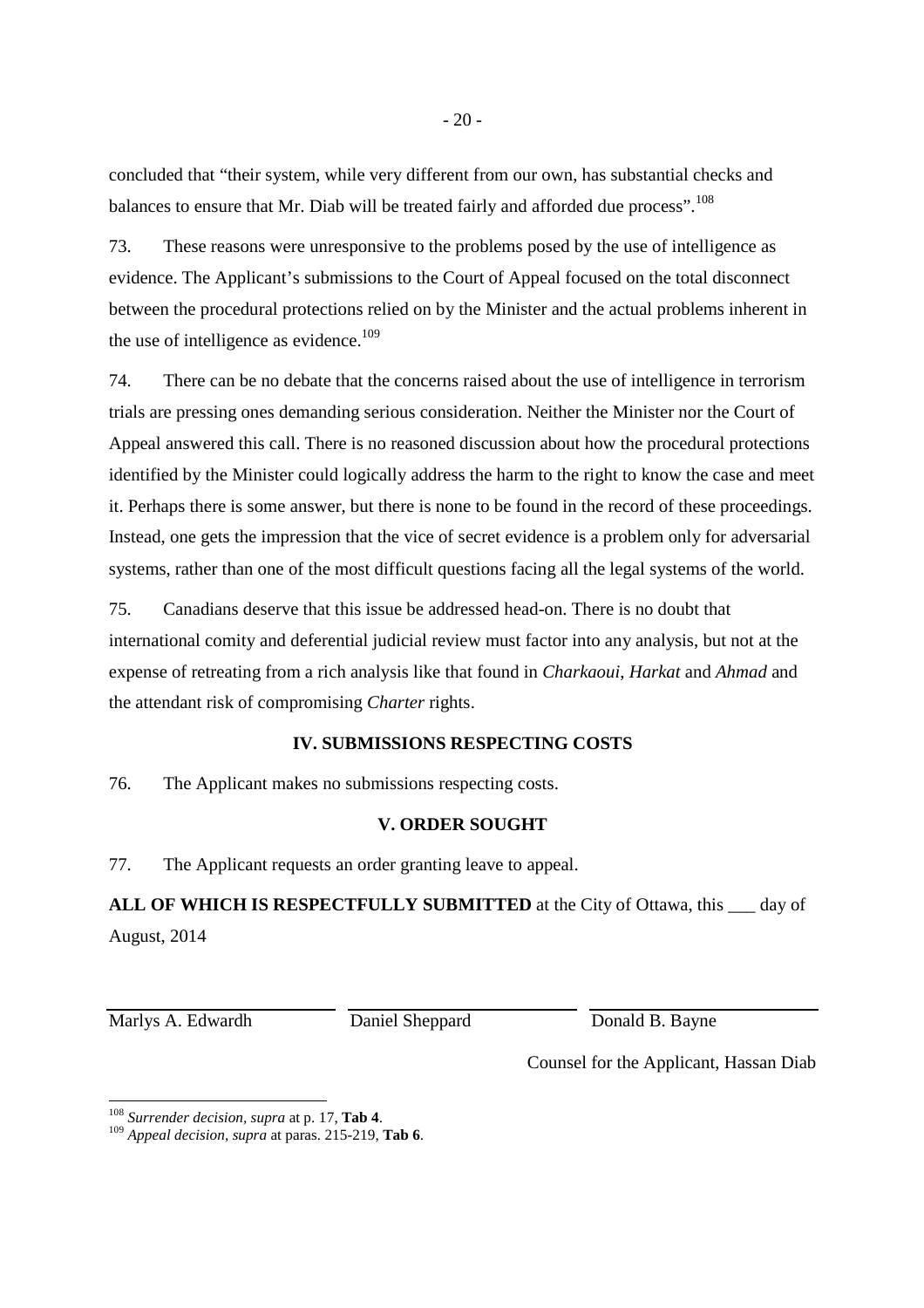# **VI. TABLE OF AUTHORITIES**

| <b>Authority</b>                                                                             | Paragraph                                                |  |
|----------------------------------------------------------------------------------------------|----------------------------------------------------------|--|
| Jurisprudence                                                                                |                                                          |  |
| Argentina v. Mellino, [1987] 1 S.C.R. 536                                                    | 37                                                       |  |
| Canada (Citizenship and Immigration) v. Harkat, 2014 SCC 37                                  | 2, 60, 61, 63, 75                                        |  |
| Canada (Justice) v. Fischbacher, [2009] 3 S.C.R. 170                                         | 37                                                       |  |
| Charkaoui v. Canada (Citizenship and Immigration), [2007] 1 S.C.R. 350                       | 24, 59, 61, 63, 75                                       |  |
| Germany v. Bushati, 2007 ABQB 592                                                            | 33, 42                                                   |  |
| <i>Italy (Republic) v. Seifert (2007), 223 C.C.C. (3d) 301 (B.C.C.A.)</i>                    | 32, 42                                                   |  |
| R. v. Abbey (2009), 246 C.C.C. (3d) 301 (Ont. C.A.)                                          | 11, 19, 50-52                                            |  |
| R. v. Ahmad, [2011] 1 S.C.R. 110                                                             | 2, 55, 62, 63, 75                                        |  |
| R. v. Biniaris, [2000] 1 S.C.R. 381                                                          | 31                                                       |  |
| R. v. Mohan, [1994] 2 S.C.R. 9                                                               | 11, 19, 50-52                                            |  |
| United States of America v. Anderson (2007), 218 C.C.C. (3d) 225 (Ont.<br>C.A.)              | 18, 30, 35, 39,<br>40, 42, 44, 47,<br>49, 53, 54         |  |
| United States of America v. Aneja, 2014 ONCA 423                                             | 32, 35, 42                                               |  |
| United States of America v. Bennett, 2014 BCCA 145                                           | 32                                                       |  |
| United States of America v. Ferras; United States of America v. Latty, [2006]<br>2 S.C.R. 77 | 27, 28, 29, 30,<br>31, 32, 33, 36,<br>39, 42, 43, 47, 54 |  |
| United States of America v. Francis, 2009 ABQB 596                                           | 33                                                       |  |
| United States of America v. Graham (2007), 222 C.C.C. (3d) 1 (B.C.C.A.)                      | 16, 31, 32, 39,<br>42, 43, 47                            |  |
| United States of America v. Hislop (2009), 242 C.C.C. (3d) 1 (B.C.C.A.)                      | 32                                                       |  |
| United States of America v. M.M., 2012 QCCA 1142                                             | 33                                                       |  |
| United States of America v. Michaelov (2010), 264 C.C.C. (3d) 480 (Ont.<br>C.A.)             | 32, 42                                                   |  |
| United States of America v. Pannell (2007), 227 C.C.C. (3d) 336 (Ont. C.A.)                  | 33                                                       |  |
| United States of America v. Savein, 2014 BCCA 290                                            | 32                                                       |  |
| United States of America v. Scarpitti (2007), 228 C.C.C. (3d) 262 (B.C.C.A.)                 | 32                                                       |  |
| United States of America v. Shephard, [1977] 2 S.C.R. 1067                                   | 27                                                       |  |
| United States of America v. Sosa, 2012 ABCA 242                                              | 33                                                       |  |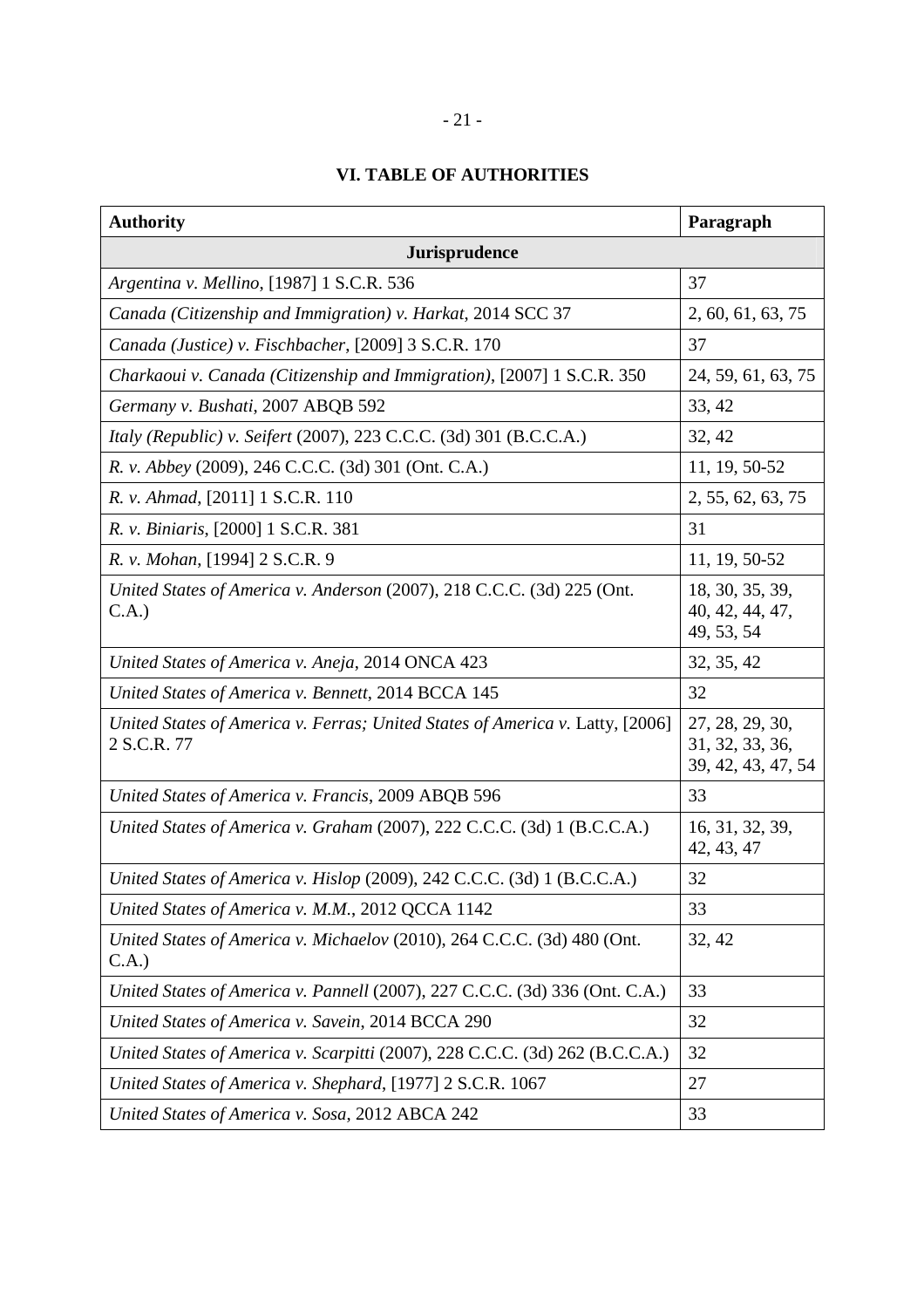| United States of America v. Thomlison (2007), 216 C.C.C. (3d) 97 (Ont.<br>C.A.)                                                                                                                      | 30, 35, 39, 40,<br>42, 44, 47, 53 |  |
|------------------------------------------------------------------------------------------------------------------------------------------------------------------------------------------------------|-----------------------------------|--|
| United States of America v. Walker (2008), 234 C.C.C. (3d) 564 (B.C.C.A.)                                                                                                                            | 43                                |  |
| <b>Secondary Materials</b>                                                                                                                                                                           |                                   |  |
| Stéphane Bonifassi, The Use of Intelligence in Criminal Cases, and More<br>Specifically in Terrorist Cases (2011)                                                                                    | 6, 67                             |  |
| Lord Diplock, Report of the Commission to Consider Legal Procedures to<br>deal with Terrorist Activities in Northern Ireland (1972, Cmnd. 5185)                                                      | 55                                |  |
| The Honourable Stephen T. Goudge, Commissioner, Report of the Inquiry<br>into Pediatric Forensic Pathology in Ontario (Toronto, 2008)                                                                | 19, 50, 52                        |  |
| Jacqueline Hodgson, The Investigation and Prosecution of Terrorist Suspects<br>in France - An Independent Review Commissioned by the Home Office<br>(2006)                                           | 6, 67                             |  |
| The Home Office, Terrorist Investigations and the French Examining<br>Magistrates System (2007)                                                                                                      | 67                                |  |
| House of Lords-House of Commons Joint Committee on Human Rights,<br>Counter-Terrorism Policy and Human Rights: Prosecution and Pre-Charge<br>Detention, 24 <sup>th</sup> Report of Session 2005-2006 | 67                                |  |
| Human Rights Watch, Concerns and Recommendations on France (2010)                                                                                                                                    | 67                                |  |
| Human Rights Watch, In the Name of Prevention: Insufficient Safeguards in<br><b>National Security Removals (2007)</b>                                                                                | 67                                |  |
| Human Rights Watch, No Questions Asked: Intelligence Cooperation with<br>Countries that Torture (2010)                                                                                               | 6, 67                             |  |
| Human Rights Watch, Preempting Justice: Counterterrorism Laws and<br>Procedures in France (2008)                                                                                                     | 6, 67                             |  |
| The Hon. Frank Iacobucci, Internal Inquiry into the Actions of Canadian<br>Officials in Relation to Abdullah Almalki, Ahmad Abou-Elmaati and<br>Muayyed Nureddin (2008)                              | 68                                |  |
| International Commission of Jurists, Addressing Damage, Urging Action:<br>Report of the Eminent Jurists Panel on Terrorism, Counter-Terrorism and<br>Human Rights (2009)                             | 55,68                             |  |
| Miiko Kumar, Secret Witnesses, Secret Information and Secret Evidence:<br>Australia's Response to Terrorism (2011) 80 Miss. L.J. 1371                                                                | 55                                |  |
| David Lusty, Anonymous Accusers: An Historical & Comparative Analysis<br>of Secret Witnesses in Criminal Trials (2002), 24 Sydney L. Rev. 361                                                        | 55                                |  |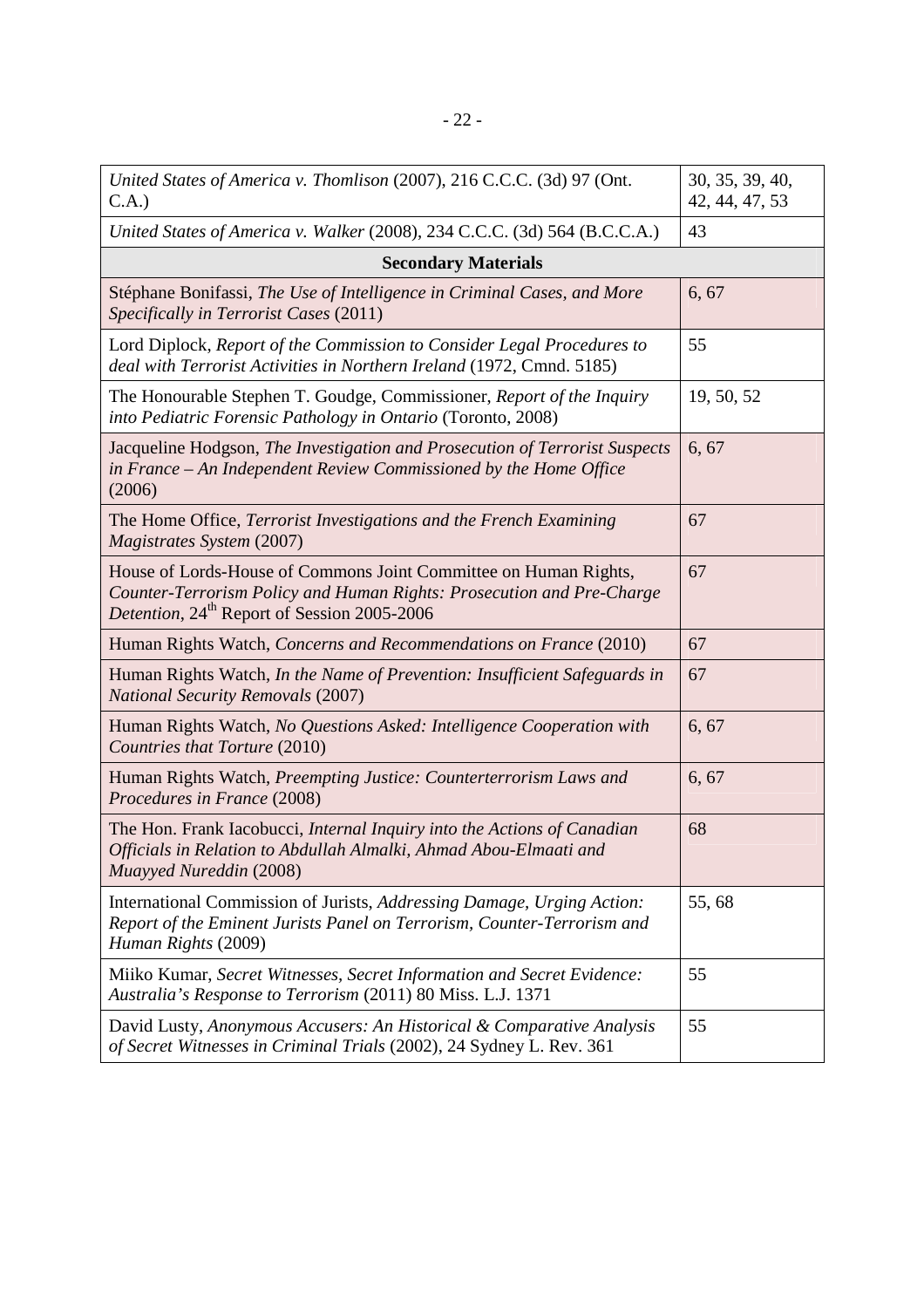| Jason Mazzone and Tobias Fischer, "The Normalization of Anonymous<br>Testimony" in David Cole, Federico Fabbrini & Arianna Vedaschi, eds.,<br>Secrecy, National Security and the Vindication of Constitutional Law<br>(Northamptom: Edward Elgar Publishing Ltd., 2013) 195 | 55 |
|-----------------------------------------------------------------------------------------------------------------------------------------------------------------------------------------------------------------------------------------------------------------------------|----|
| Commission of Inquiry into the Actions of Canadian Officials in Relation to<br>Maher Arar, David O'Connor, Commissioner, Report of the Events Relating<br>to Maher Arar: Analysis and Recommendations (2006);                                                               | 68 |
| Thomas Quiggan, Intelligence as Evidence: Issues Concerning the<br>Reliability of Intelligence and the Record of the Case of Hassan Diab                                                                                                                                    | 68 |
| Kent Roach, Proposed Evidence of Kent Roach                                                                                                                                                                                                                                 | 68 |
| Kent Roach, "The Eroding Distinction between Intelligence and Evidence in<br>Terrorism Investigations" in Nicola McGarrity, Andrew Lynch & George<br>Williams, eds., Counter-Terrorism and Beyond (Abington: Routledge, 2010)<br>48                                         | 55 |
| Christoph J.M. Safferling, Terror and Law: German Responses to 9/11<br>(2006) 4 J. Int'l. Crim. J. 1152                                                                                                                                                                     | 55 |
| Secret Evidence: a JUSTICE Report (2009)                                                                                                                                                                                                                                    | 68 |
| UK Home Office, Terrorist Investigations and the French Examining<br>Magistrate System (London: HMSO, 2007)                                                                                                                                                                 | 6  |
| John A.E. Vervaele, Terrorism and Information Sharing Between the<br>Intelligence and Law Enforcement Communities in the US and the<br>Netherlands: Emergency Criminal Law? (2005) 1 Utrecht L. Rev. 1                                                                      | 55 |
| Wesley Wark, Expert Witness Report: In the Matter of the Request by<br>France for the Extradition of Hassan Naim Diab from Canada for<br>Prosecution                                                                                                                        | 68 |